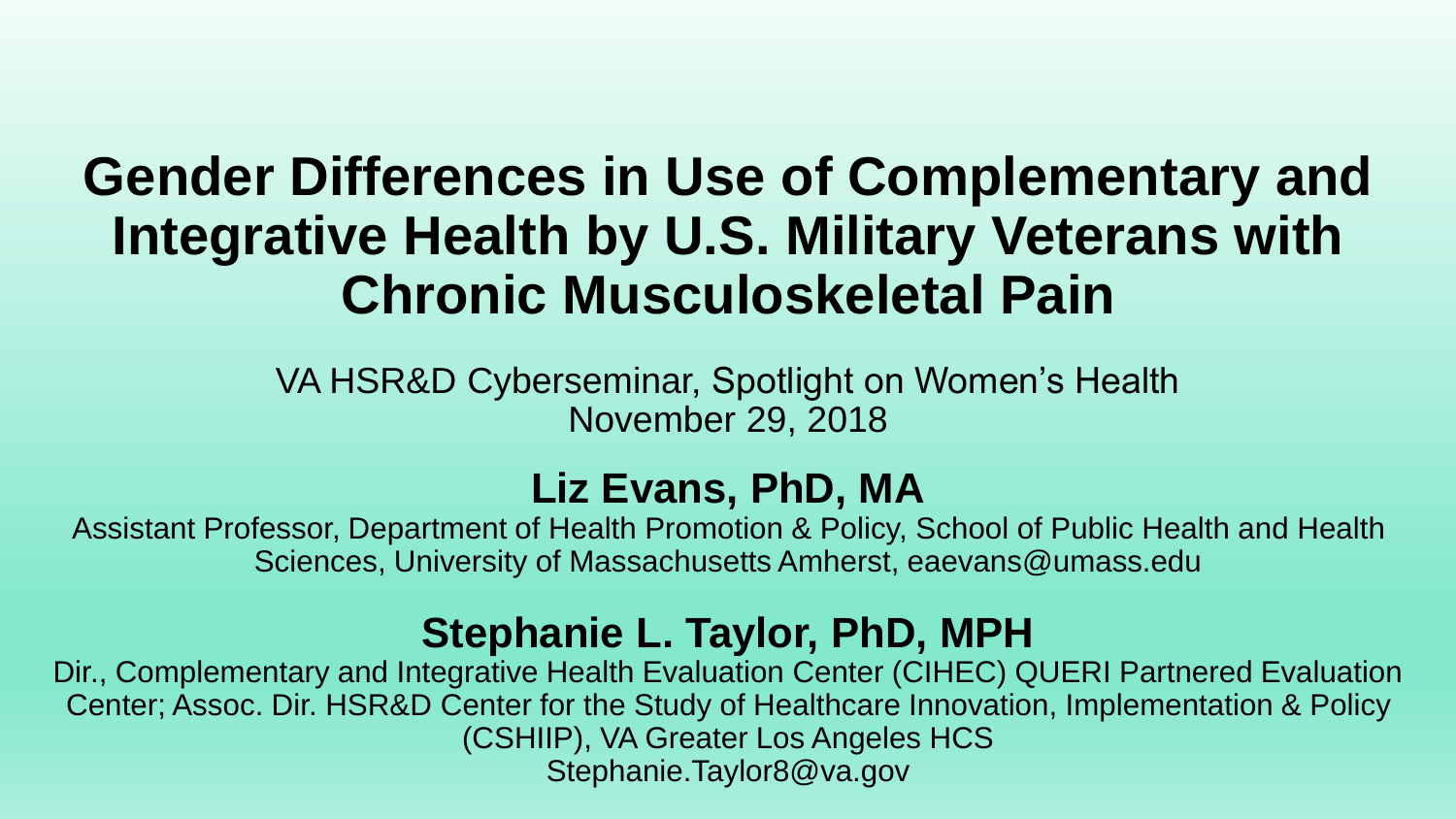#### **Team Members**

- o PI: Stephanie L. Taylor, PhD, Los Angeles VA
- o Patricia Herman, PhD, RAND
- o Karl Lorenz, MD, Palo Alto VA , Stanford
- o Anita Yuan, PhD, Greater Los Angeles VA
- o Nell Marshall, PhD, Palo Alto VA
- o Karen Chu, MS, Greater Los Angeles VA
- o Qing Zeng, PhD, George Washington U. (formerly Palo Alto VA) (Natural Language Processing Team Lead)
- o Liz Evans, PhD, U. Mass. Amherst (formerly VA LA fellow)
- o Craig Morioka, PhD, Greater Los Angeles VA
- o Wei Yu, PhD, Palo Alto VA (Cost And Utilization Data Lead)
- o Alison Hamilton, PhD, Greater Los Angeles VA
- o Donna Washington, MD, Greater Los Angeles VA
- o Dawn Upchurch, PhD, UCLA

#### **Musculoskeletal Disorder Study Cohort:** Bob Kerns, MD; Cynthia Brandt, MD; Joe Goulet, PhD Yale and VA Connecticut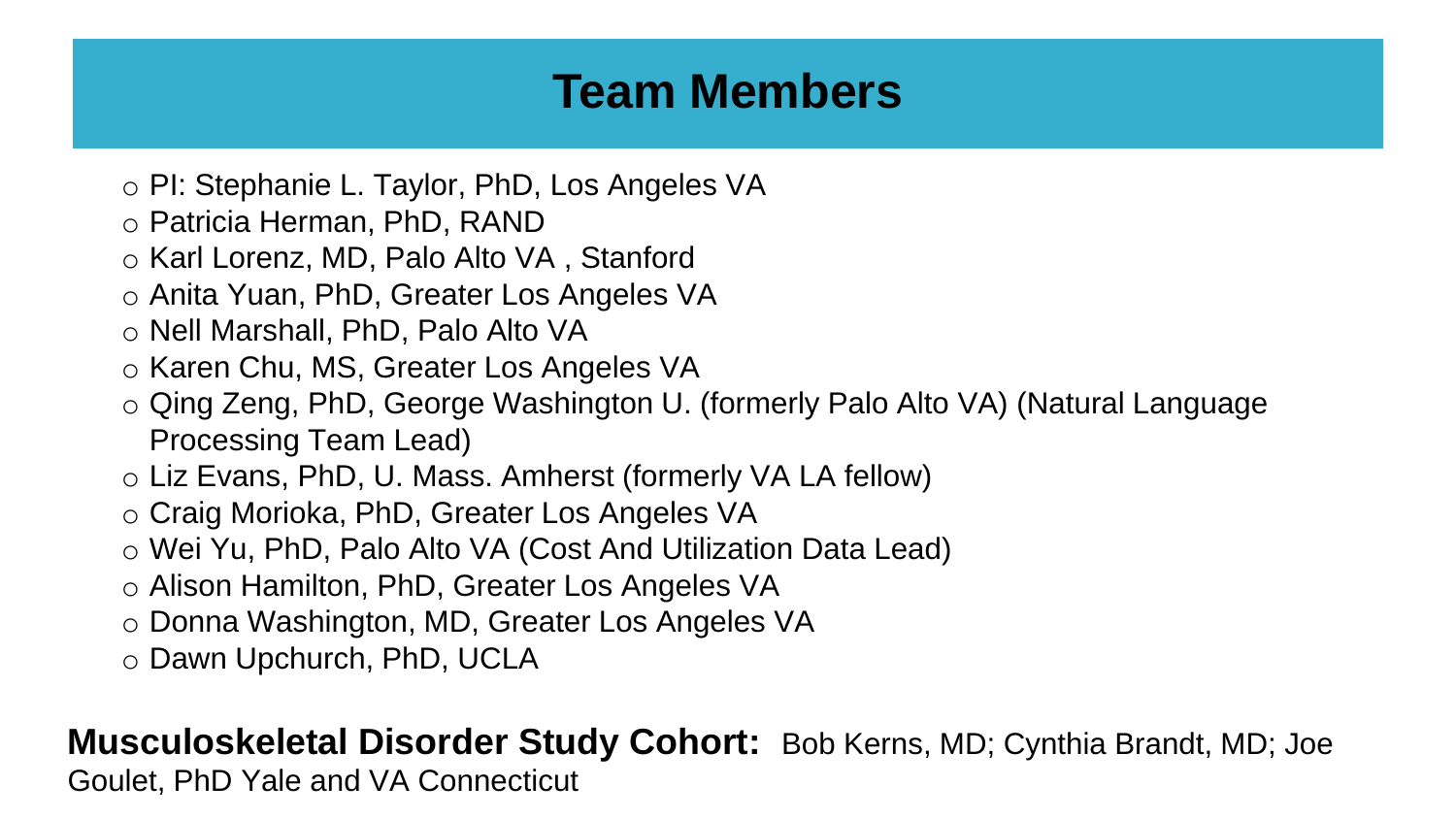#### **Acknowledgements: Funding**

- Parent Study: VA HSR&D, 1 R01 HX001704-1
- Dr. Evans Paper: VA HSR&D Advanced Postdoctoral Fellowship, VA Los Angeles; Iris Cantor-UCLA CTSI Award
- Dr. Evans is currently supported by The Greenwall Foundation, NIDA Grant No. 3UG3DA044830-02S1, and SAMHSA CSAT Grant No. 1H79T1081387-01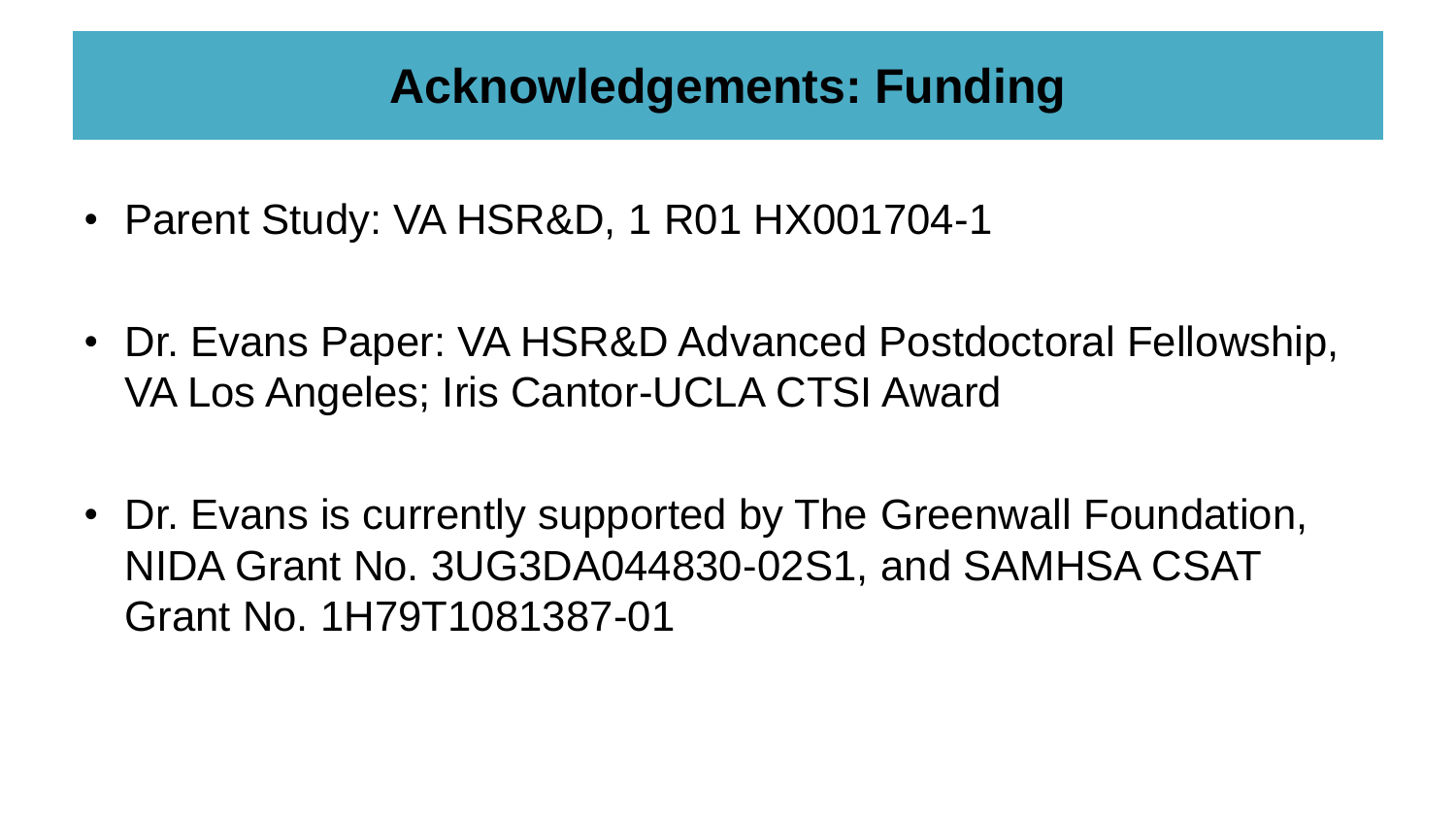#### **Study Background/Rationale**

Chronic pain and opioid use have been prevalent among Veterans for several years.



Toblin et al, 2011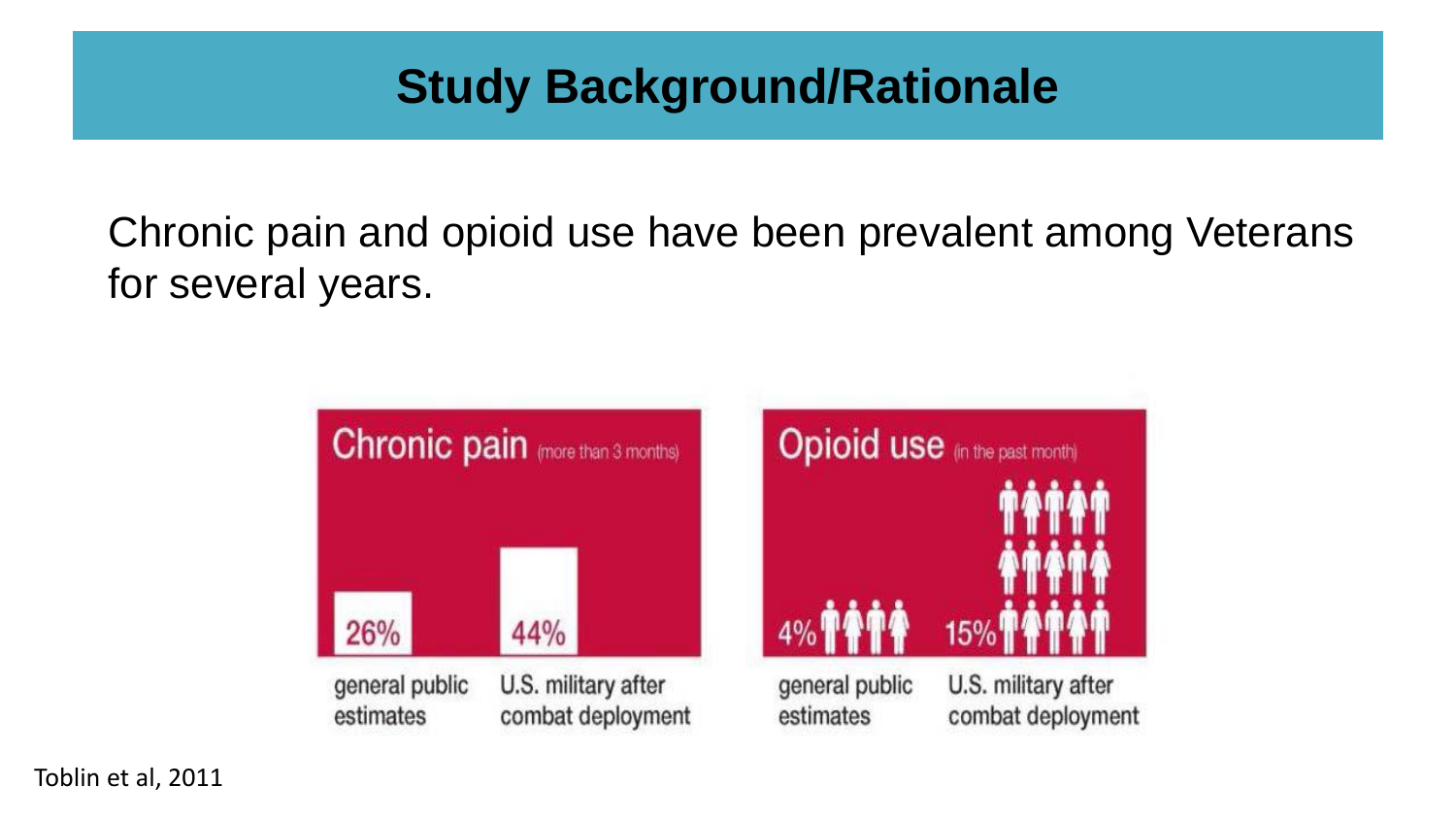#### **Study Background/Rationale**

In the OEF/OIF/OND\* Veteran population,

- 62% have musculoskeletal disorders, most of which are accompanied by pain.
- 58% have comorbid mental health conditions (e.g., anxiety, depression, PTSD)

\*Operation Enduring Freedom/Operation Iraqi Freedom/Operation New Dawn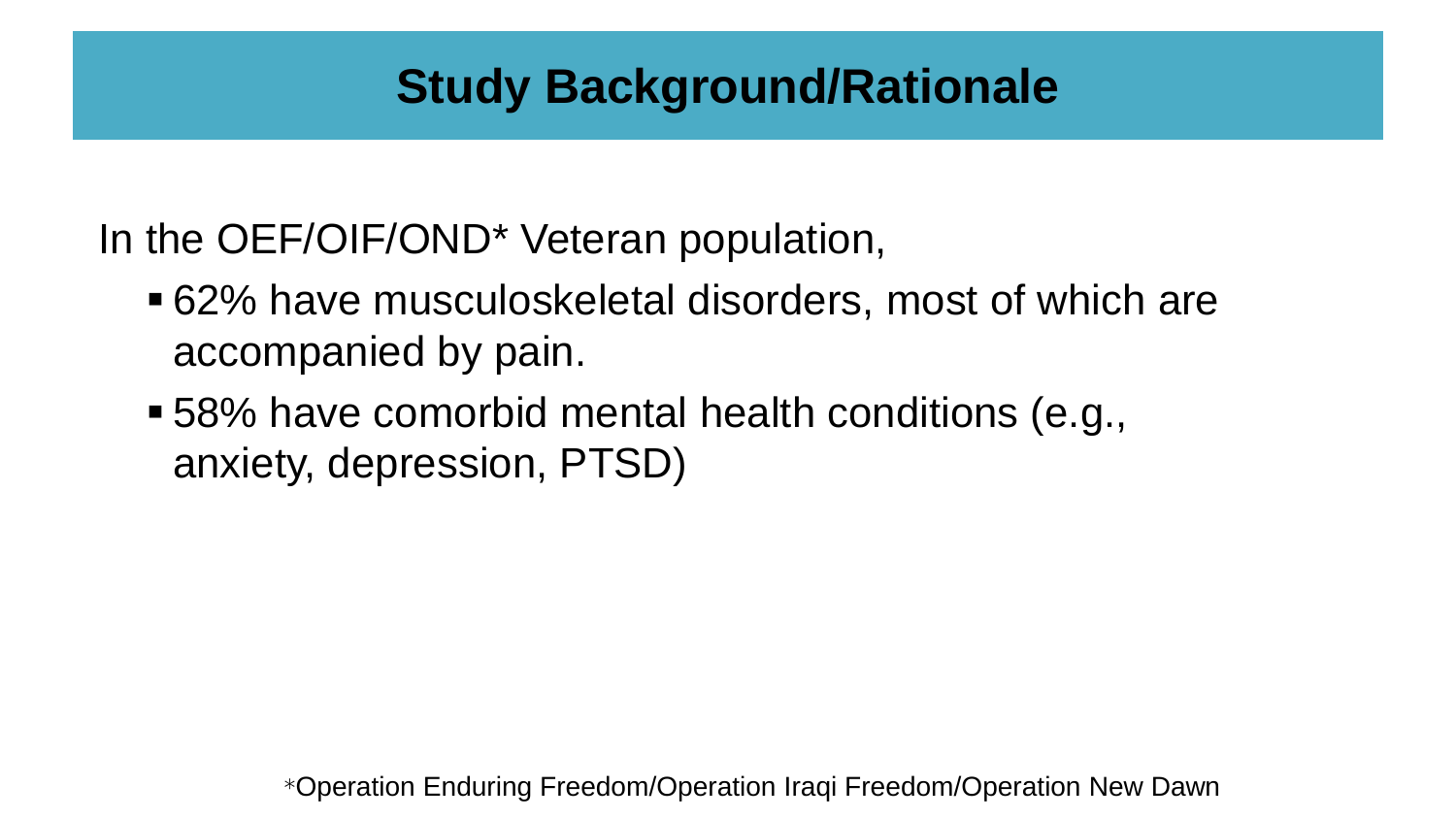#### **CIH Therapies as Non-Pharmacological Pain Mgmt Options**

- Attention is being given to non-pharmacological pain mgmt. treatment options.
- One set of options are complementary and integrative health (CIH) therapies (e.g., yoga, acupuncture, meditation).
- Some CIH therapies are recommended for some types of pain in:
	- DHHS' National Pain Strategy for general public
	- American College of Physicians' clinical practice guidelines

Department of Health and Human Services. National Pain Strategy. Available at: https://iprcc.nih.gov/National\_Pain\_Strategy/NPS\_Main.htm

Qaseem A, Wilt TJ, McLean RM, et al. Noninvasive Treatments for Acute, Subacute, and Chronic Low Back Pain: A Clinical Practice Guideline From the American College of Physicians. Ann Intern Med. 2017 Apr 4;166(7):514-530.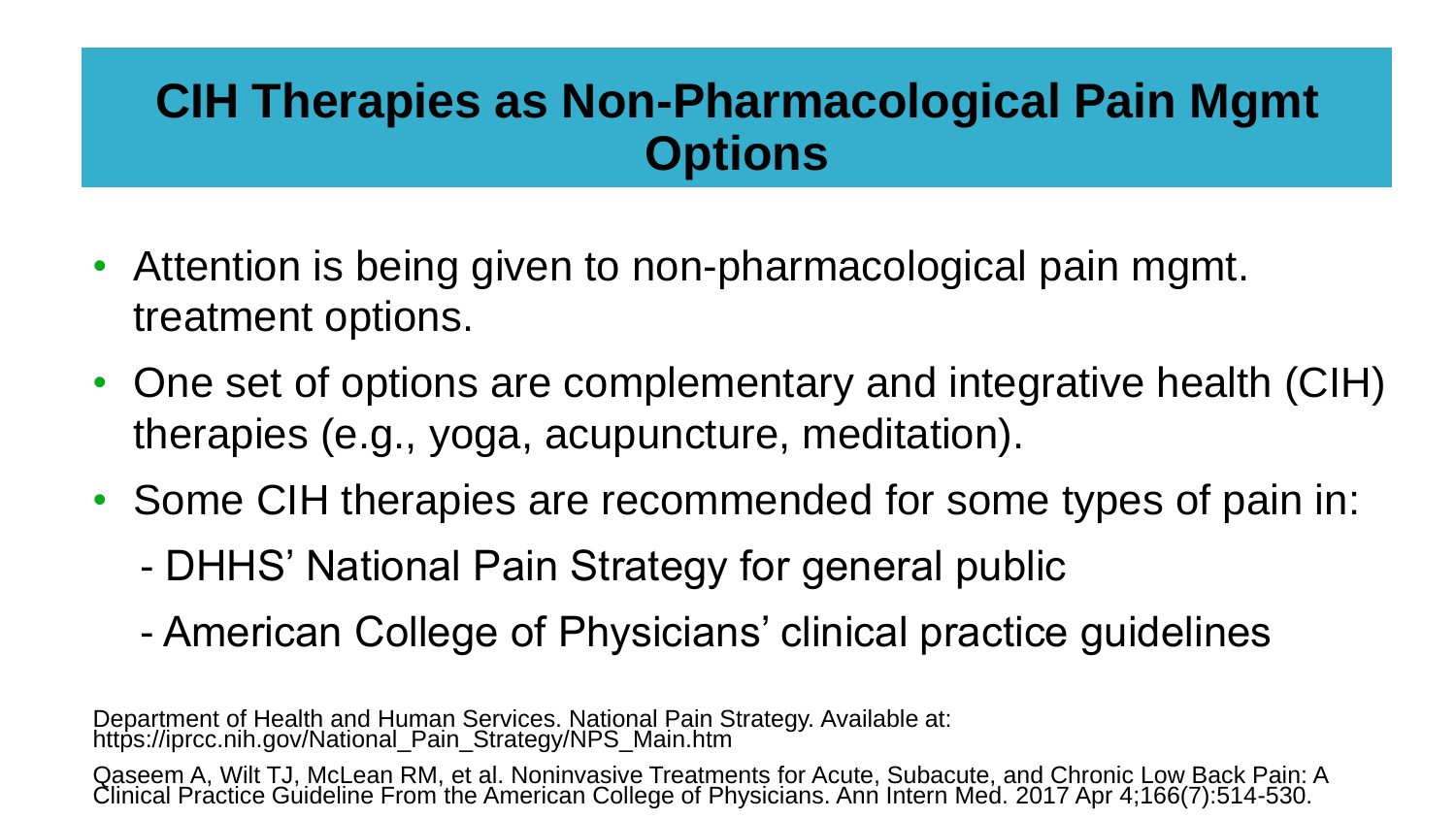#### **CIH Therapies as Non-Pharmacological Pain Mgmt Options**

- Some CIH therapies has been available for years in the VA (in 2015, 93% had 2+ types of CIH).
- 2016 Comprehensive Addiction and Recovery Act (CARA) VA to expand provision of and research on CIH therapies
- CIH therapies are a key component of Whole Health, which is being implemented throughout the VA.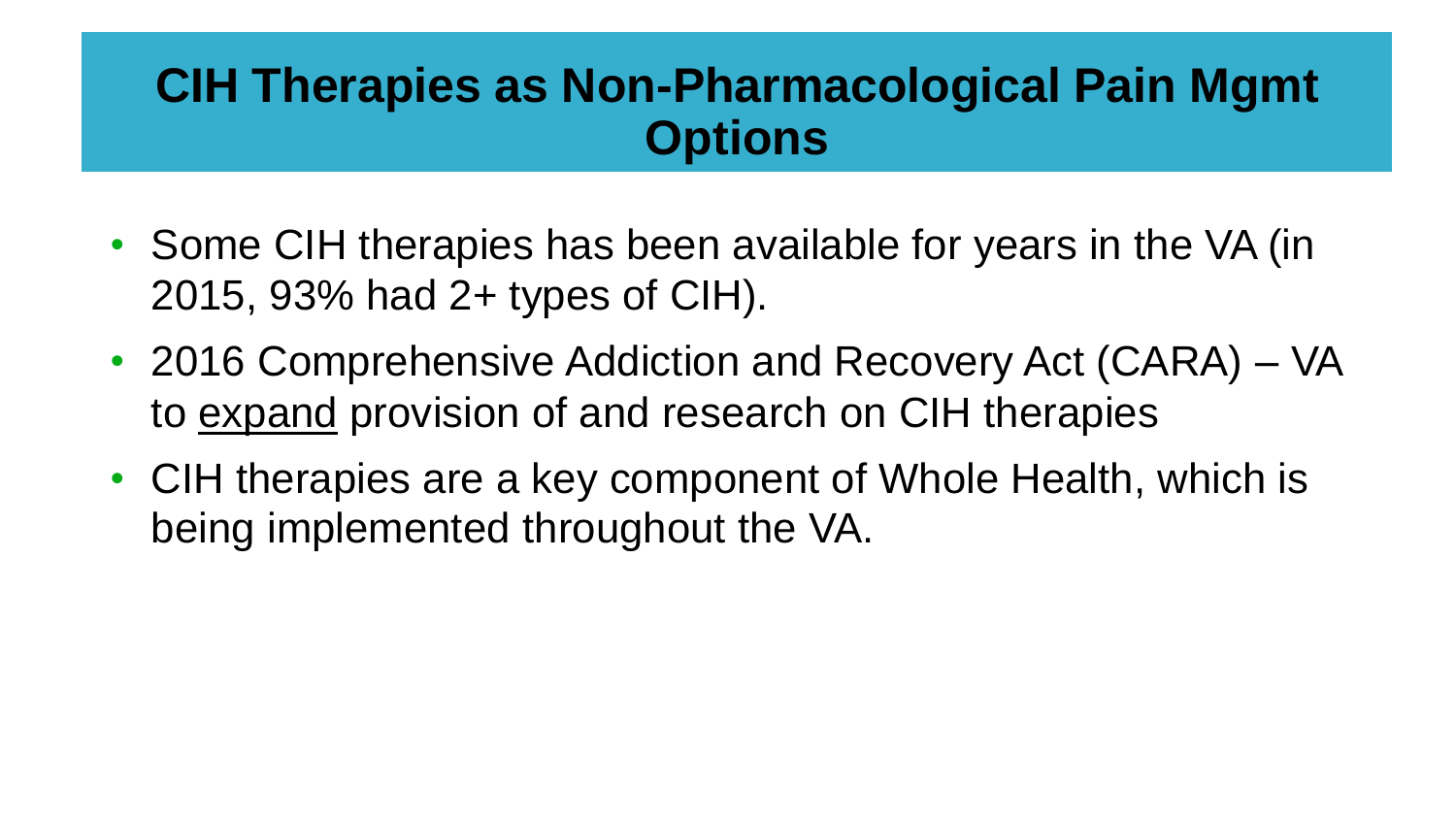#### **Some CIH Therapies Have Been a VA Priority for Years**

- 2010 Office of The Army Surgeon General's Pain Management Strategy for military and Veterans\*
- 2014 VA's Blueprint for Excellence
- 2015 MyVA Integrated Plan
- 2016 VA USH declared 8 CIH practices as medical care
- 2017 VA Office of Research and Development
- 2018-2024 VA Strategic Plan:

"VA will also reinforce preventive health care practices to include incorporating complementary and integrative health care practices to reduce addiction, manage chronic pain, and improve mental health and other conditions that respond well to these interventions."

\* The Office of The Army Surgeon General's Pain Management Task Force. Providing a Standardized DoD and VHA Vision and Approach to Pain Management to Optimize the Care for Warriors and their Families. May 2010. Available at http://www.amedd.army.mil/reports/Pain\_Management\_Task\_Force.pdf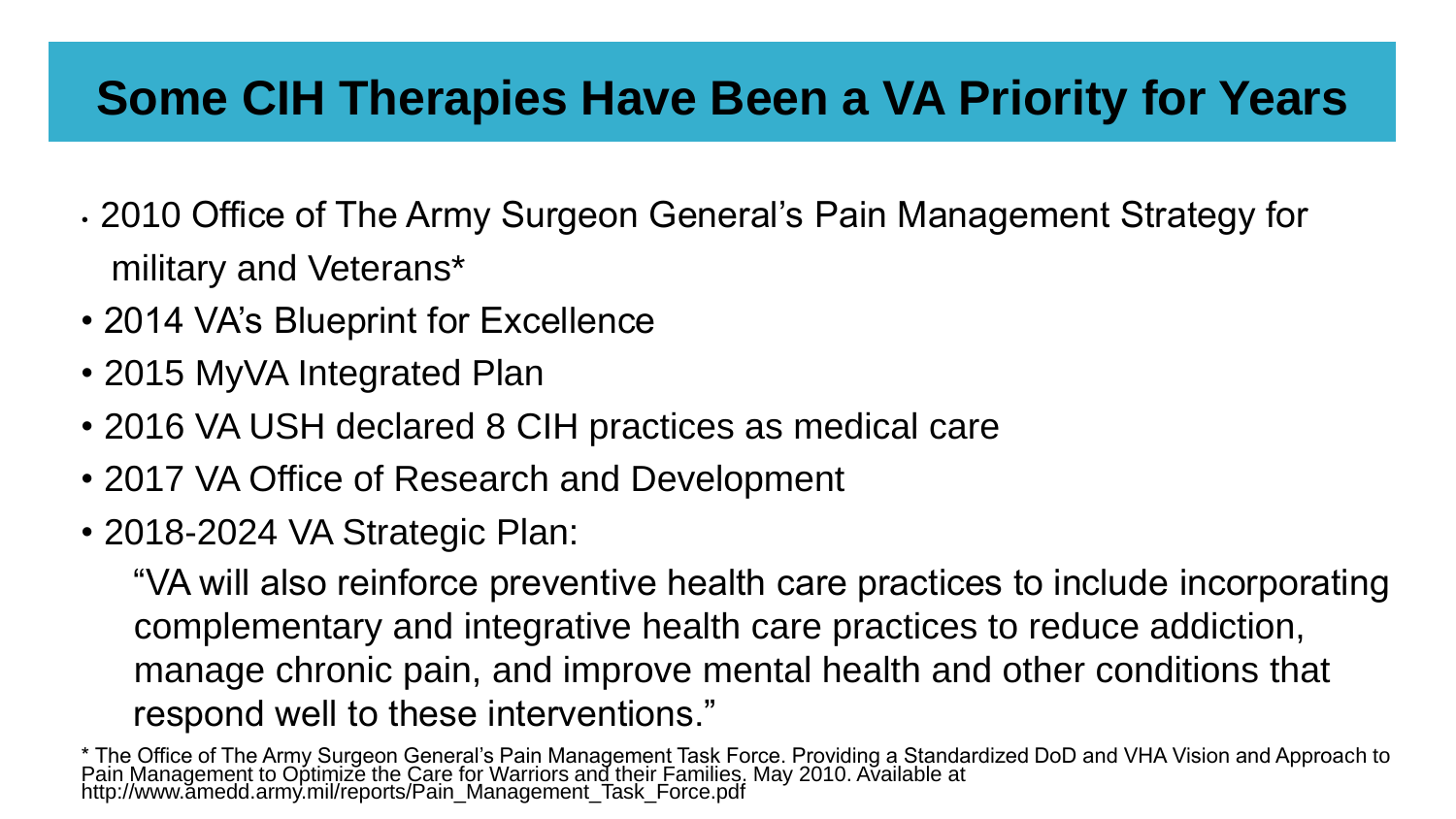#### **Purpose of The Overall Study**

However, given all this attention, we know little about:

- What types of CIH therapies are being used by Veterans with chronic musculoskeletal pain use,
- The costs of providing CIH therapies, and
- Whether this CIH use results in reductions in healthcare costs & opioid use.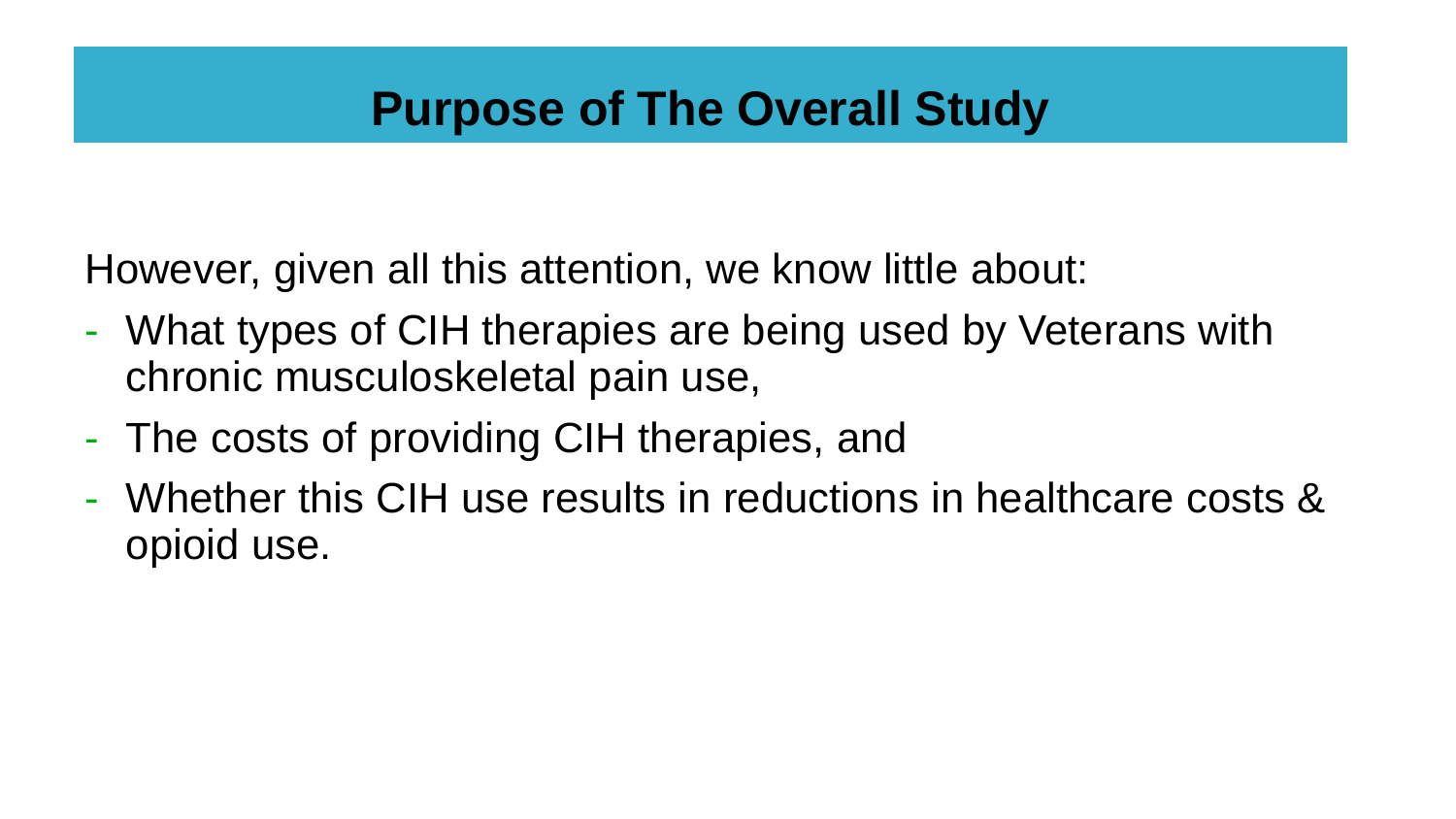#### **Purpose of This Paper**

- Women veterans may be especially impacted.
	- More women veterans than men are prescribed opioids for chronic pain (Kroll-Desrosiers et al., 2016, Mosher et al., 2015).
	- Women veterans are more likely to have multiple pain condition diagnoses (Higgins et al., 2017, Weimer et al., 2013) and selfreport moderate to severe pain (Higgins et al., 2017).
	- More women veterans have co-occurring mental health problems (Finlay et al., 2015, Higgins et al., 2017, Howe and Sullivan, 2014).
- We aimed to examine CIH use by gender among veterans with chronic musculoskeletal pain, and variations in gender differences by race/ethnicity and age.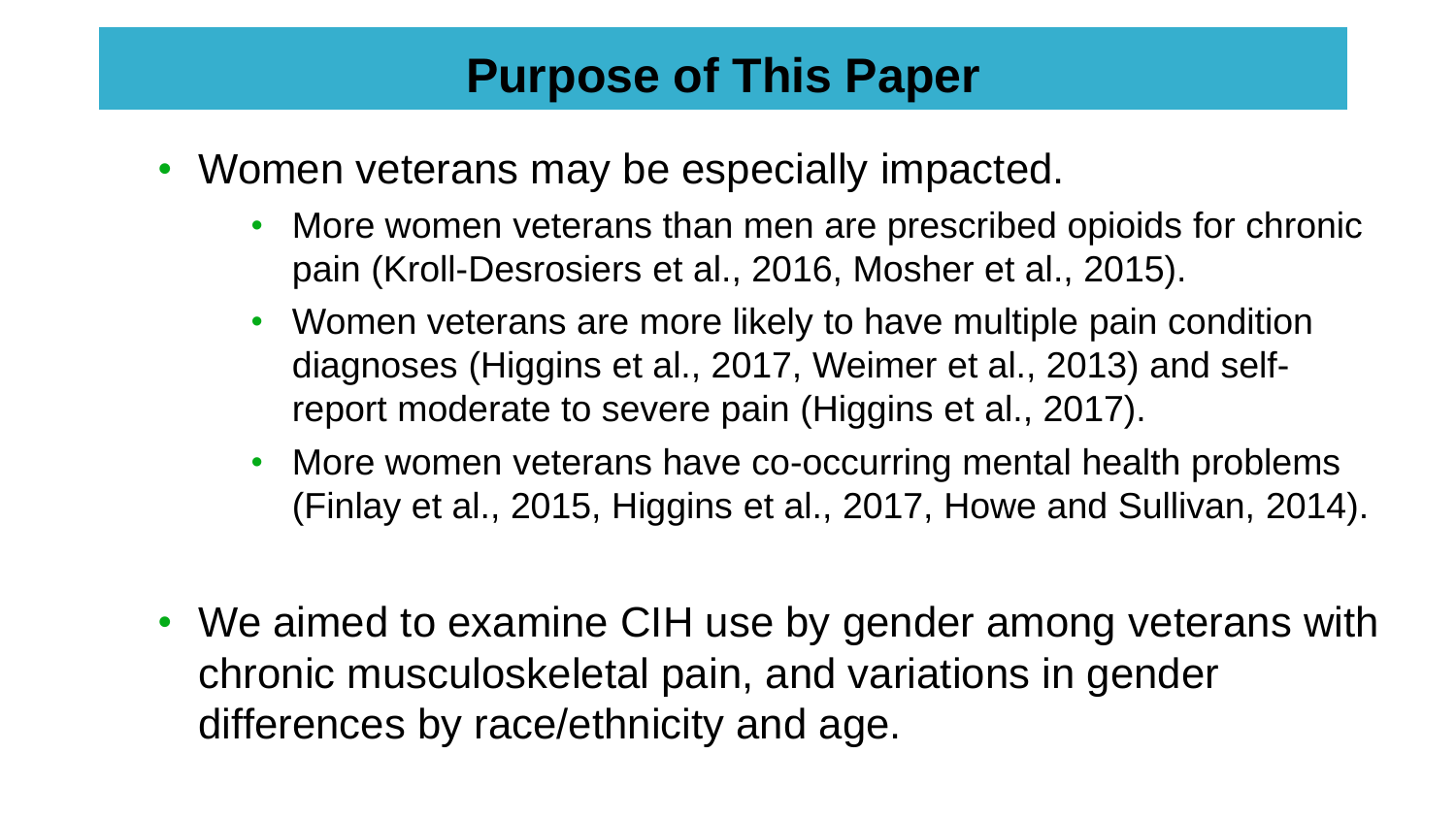### **Design and Methodology**

■ Cohort: Mostly OIF/OEF/OND veterans with chronic musculoskeletal disorder pain

▪ Using the VA healthcare system during 2010-2013

- Chronic musculoskeletal disorder pain = either:
	- 2 or more MSD ICD9 codes "likely to represent chronic pain" (from Tian et al\*) separated by 30-365 days OR
	- 2 or more MSD ICD9 codes within 90 days and with 2 or more pain scores >4 at 2+ visits within 90 days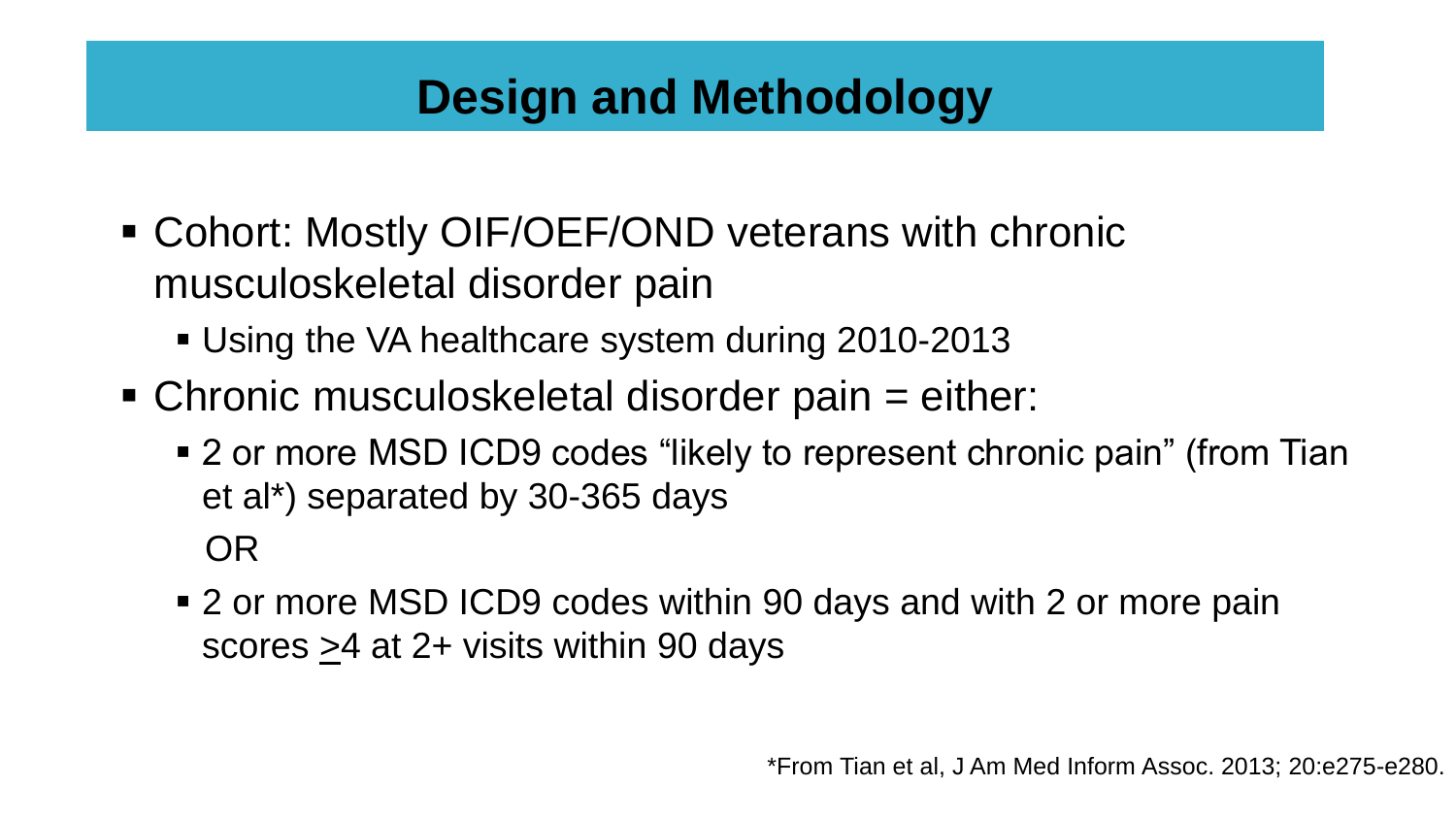## **Defining Pain: Method 1**

\*From Tian et al, J Am Med Inform Assoc. 2013; 20:e275-e280. Examples of "likely to represent chronic pain"\*: oPsychogenic pain o Central pain syndrome o Joint pain oAnklosing spondylitis oArthritis of the spine o Myelopathy oSchmorl's nodes o Disc degeneration oPostlaminectomy syndrome o Calcification of cartilage/disc oSpinal stenosis oCervicalgia oLumbago oFibrositis oFibromyalgia oMyelopathy oCoccydynia oNeuralgia oFaciitis oPain in Limb oBackache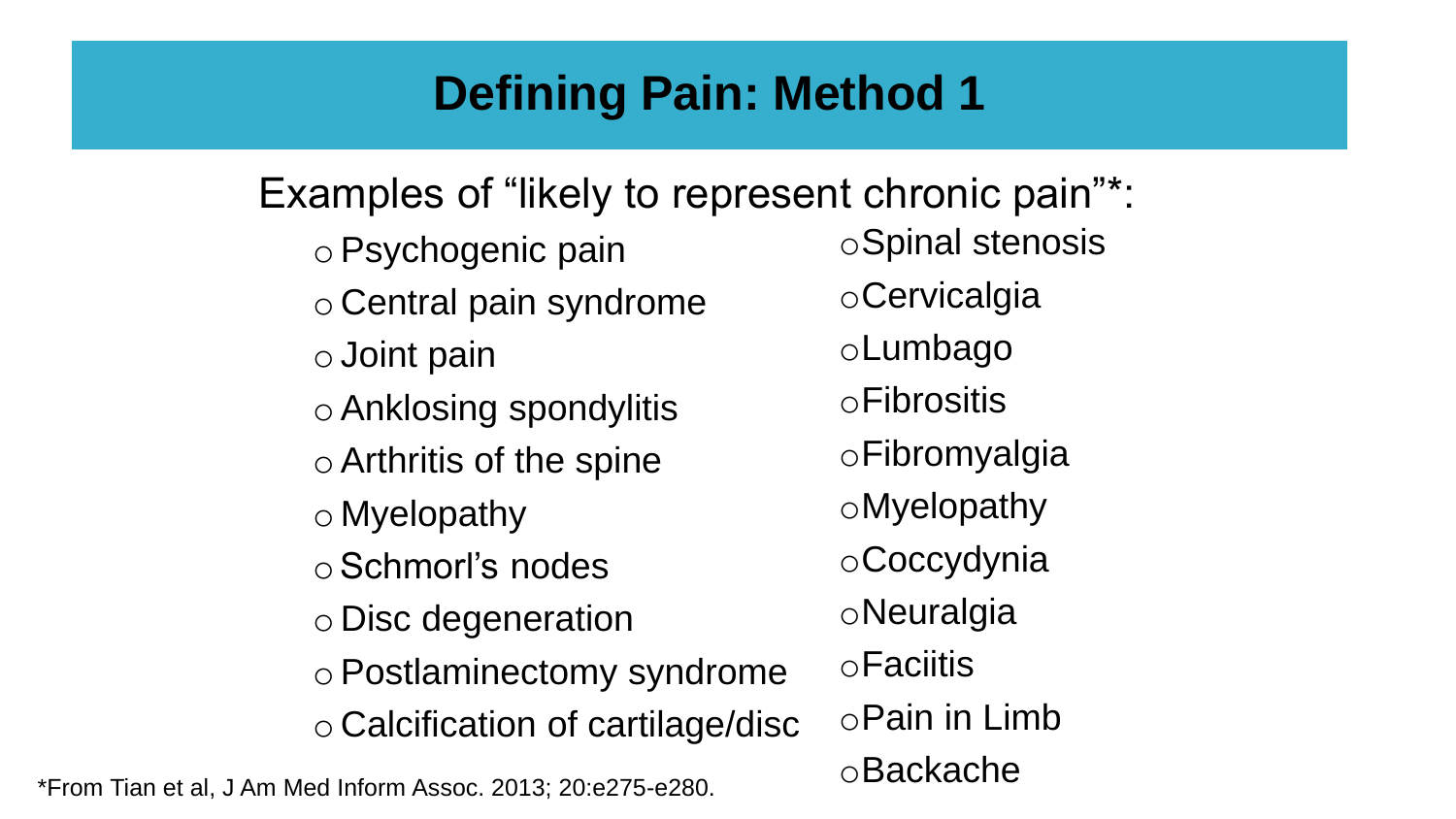### **Defining Pain: Method 2**

ICD9 code groupings for  $2^{nd}$  criterion – one of these types of pain + pain scores >=4:

- oBack pain
- o Neck pain
- oJoint pain
- oOsteoarthritis
- oTemporomandibular disorder
- oFibromyalgia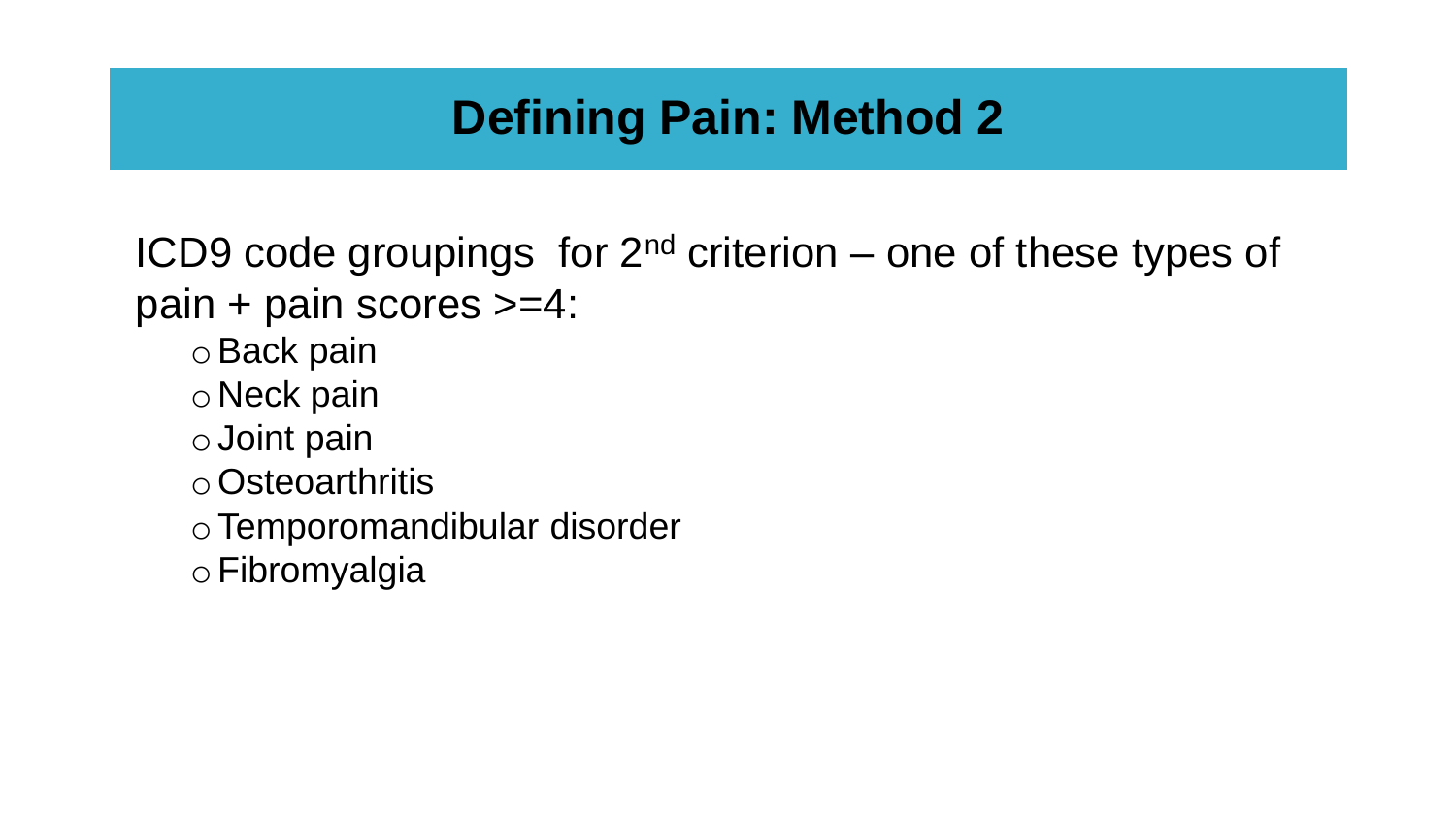#### **How CIH Was Identified**

| <b>CIH Type</b>       | <b>NLP</b> | <b>CPT Codes</b> | <b>CHAR Code</b>        |
|-----------------------|------------|------------------|-------------------------|
| Acupuncture           | $\sf X$    | $\sf X$          | X                       |
| <b>Biofeedback</b>    | X          | X                | X                       |
| <b>Guided imagery</b> | X          |                  | X                       |
| <b>Massage</b>        |            | $\sf X$          | X                       |
| Meditation            | X          |                  | $\overline{\mathsf{X}}$ |
| Tai Chi               | $\sf X$    |                  | $\boldsymbol{X}$        |
| Yoga                  | X          |                  | X                       |
| <b>Hypnosis</b>       |            | X                | X                       |
| Chiropractic*         |            | $\sf X$          |                         |

\* Also identified through provider type codes.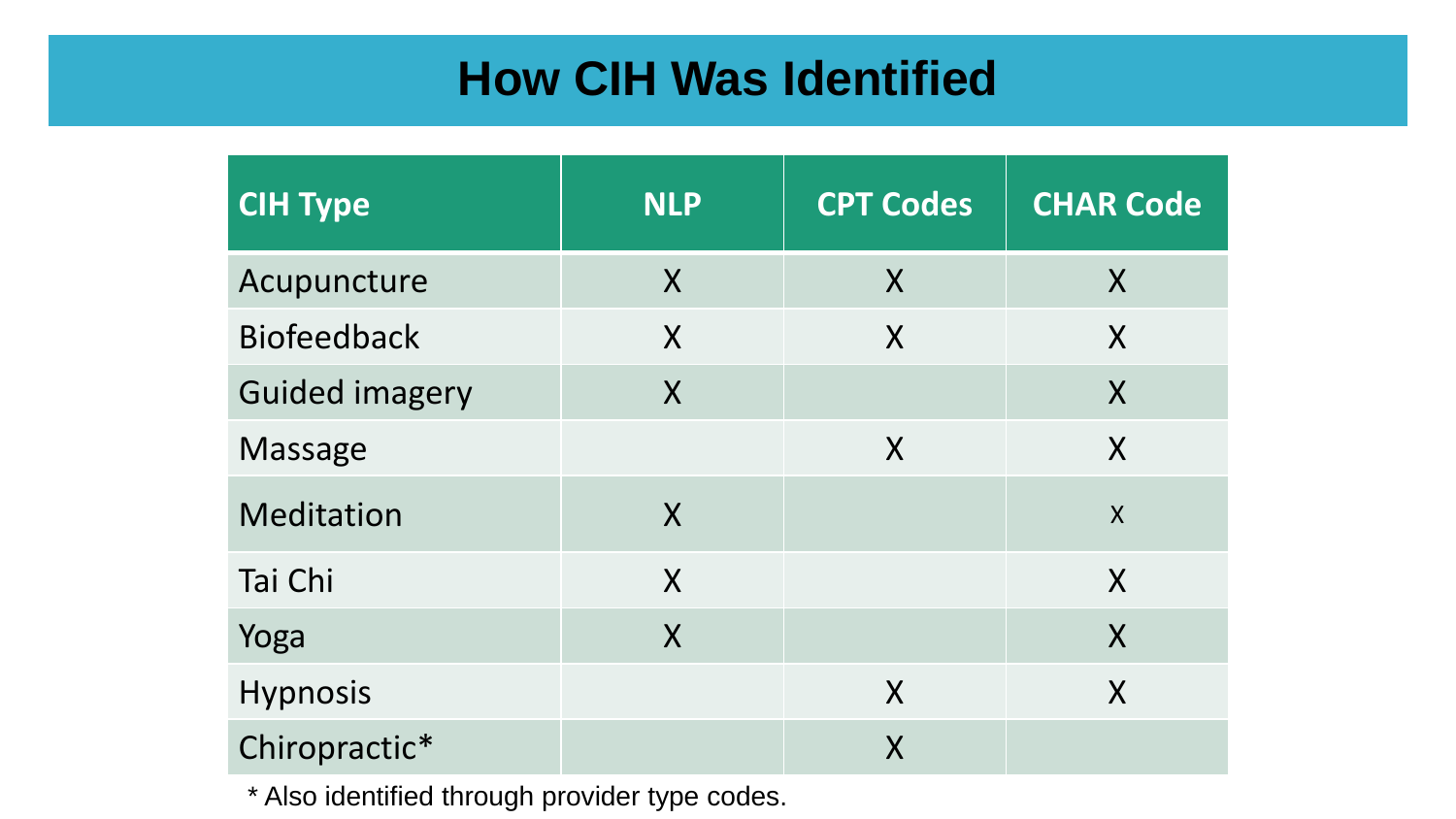#### **Results of Bivariate Analysis: Characteristics of CIH Users Differ by Gender**

|                           | <b>Women</b>                       | <b>Men</b>                           |
|---------------------------|------------------------------------|--------------------------------------|
| Race/ethnicity            | <b>African American</b>            | <b>White</b>                         |
| Age                       | 18-44                              | $45+$                                |
| <b>Marital status</b>     | Divorced or never<br>married       | <b>Married</b>                       |
| <b>SES and disability</b> | More income and less<br>disability | Less income and more<br>disability   |
| Pain diagnosis            | Neck pain, fibromyalgia            | <b>Back pain</b>                     |
| Co-morbid conditions      | Depression, anxiety,<br>PTSD       | Substance abuse,<br>sleep, TBI, PTSD |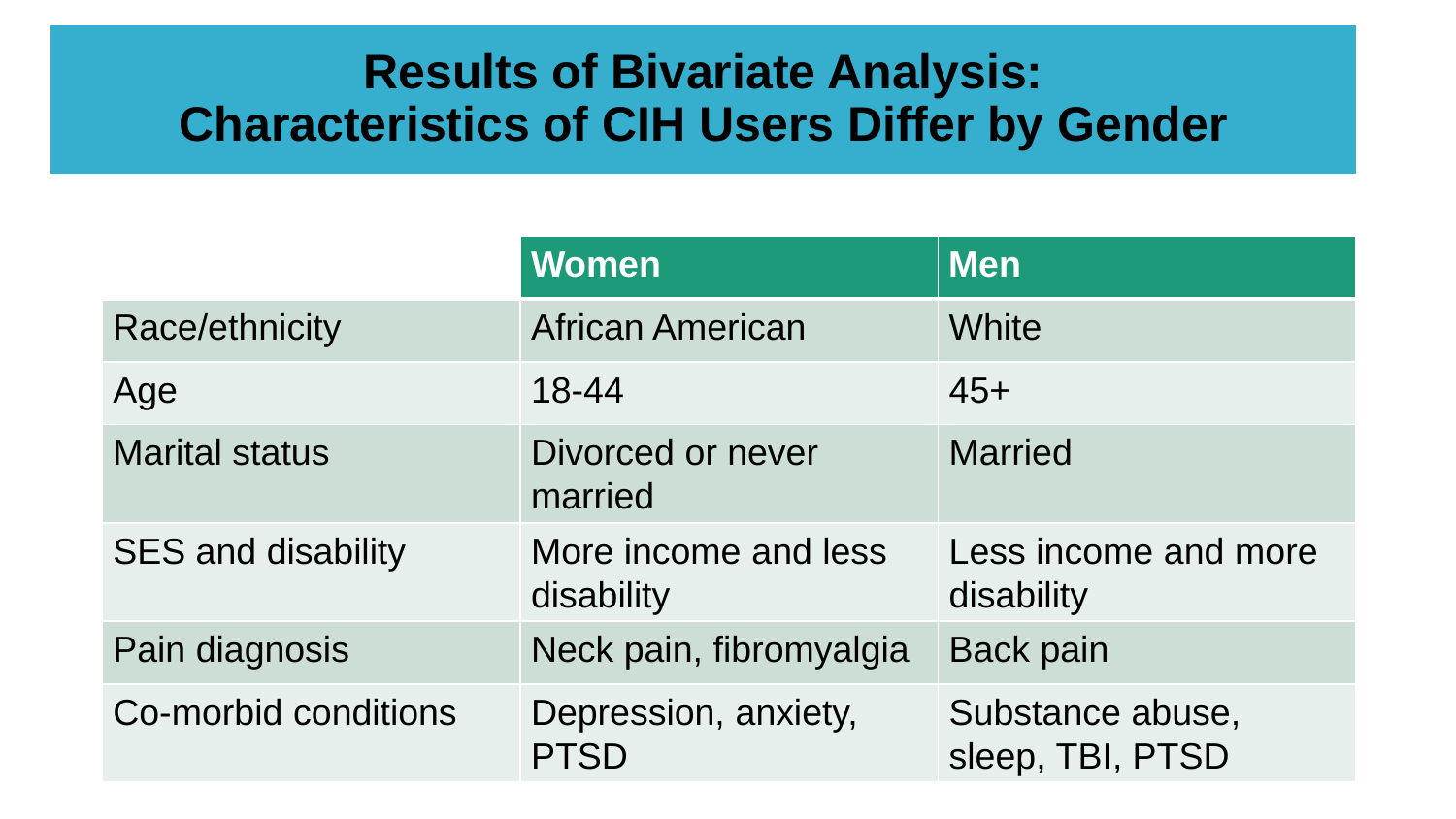# **Gender Differences in Type of CIH Used (n=127,832)**



%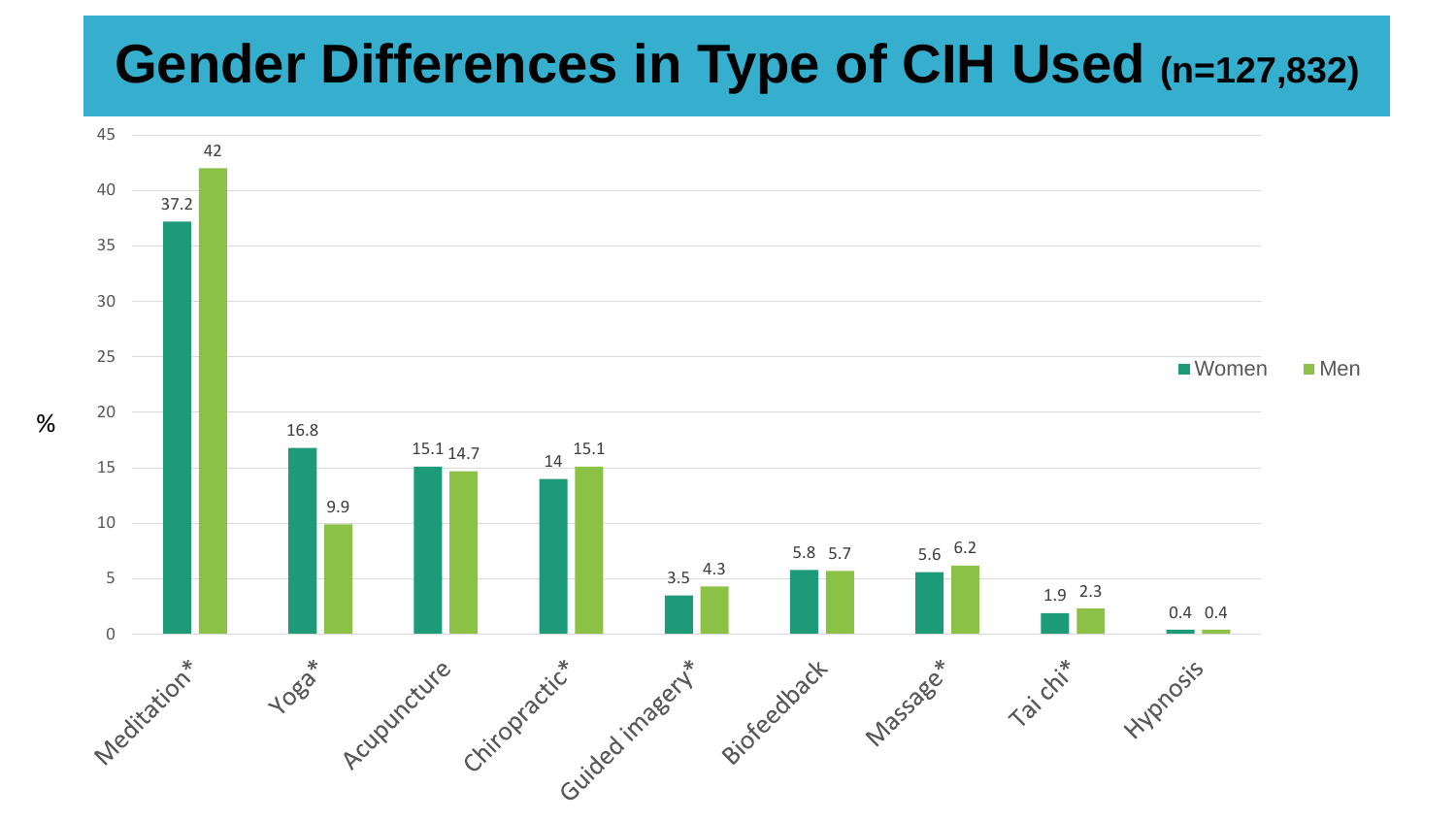#### **Methods: Logistic Regression Analysis**

- Used a multivariate binary logistic regression model for women and men separately.
	- To assess associations between use of CIH therapies (yes/no), race/ethnicity, and age, controlling for covariates.
- Tested a "race/ethnicity-by-age" interaction term.
	- To calculate and graph the predicted probabilities with 95% confidence intervals for use of CIH therapies in relation to race/ethnicity and age.
- Used the full model and tested a 3-way interaction term (gender by race/ethnicity by age).
	- To assess whether moderation by race/ethnicity and age was different by gender.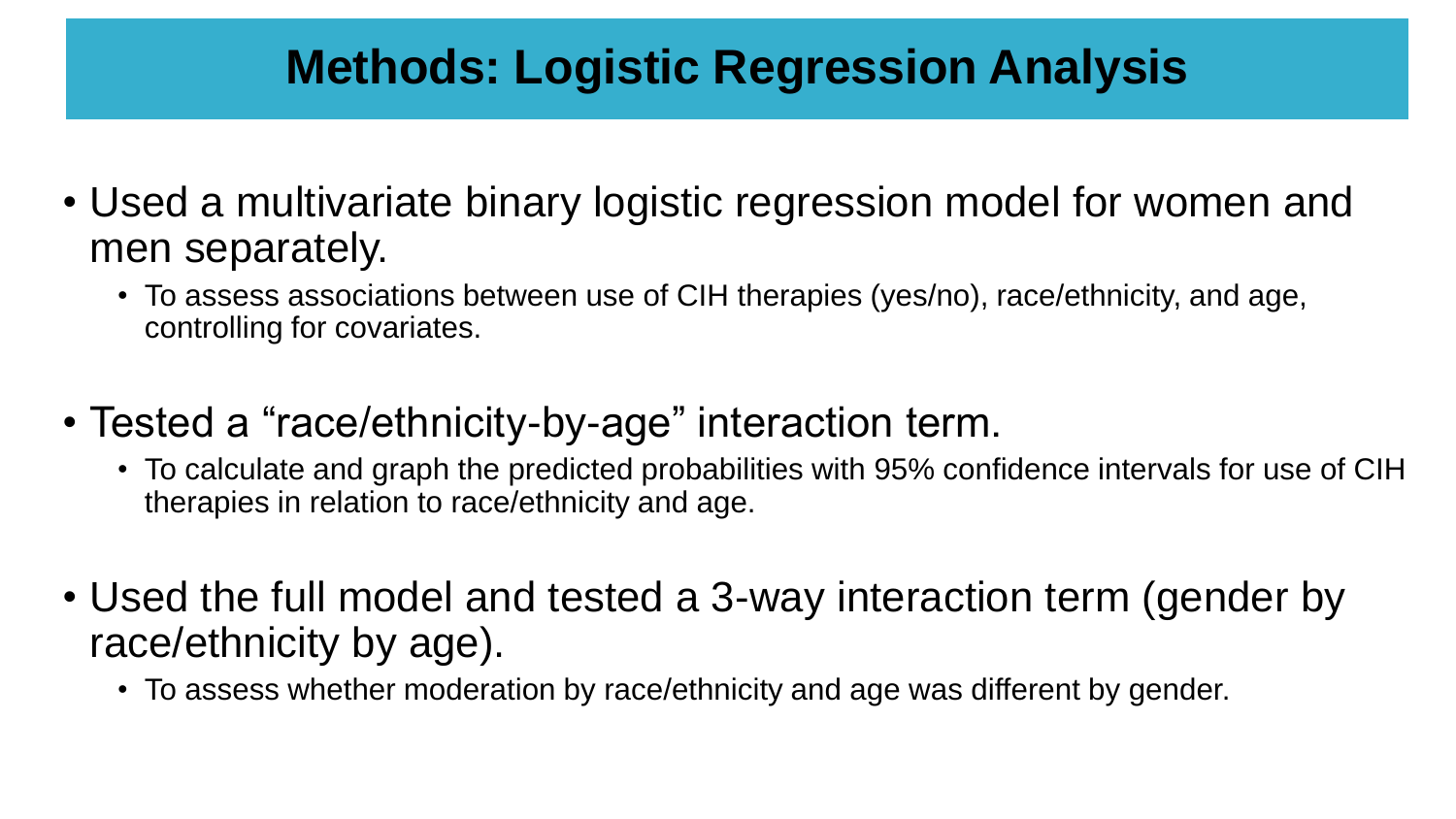# **Results of Multivariate Analysis: Predictors of CIH Use**

- Black women are less likely than White women to use CIH therapies.
- Black men are more likely than White men to use CIH therapies.
- Other predictors of CIH therapy use are not different by gender.
- Significant interaction terms
	- -- Race/ethnicity-by-age
	- -- Gender-by-race/ethnicity-by-age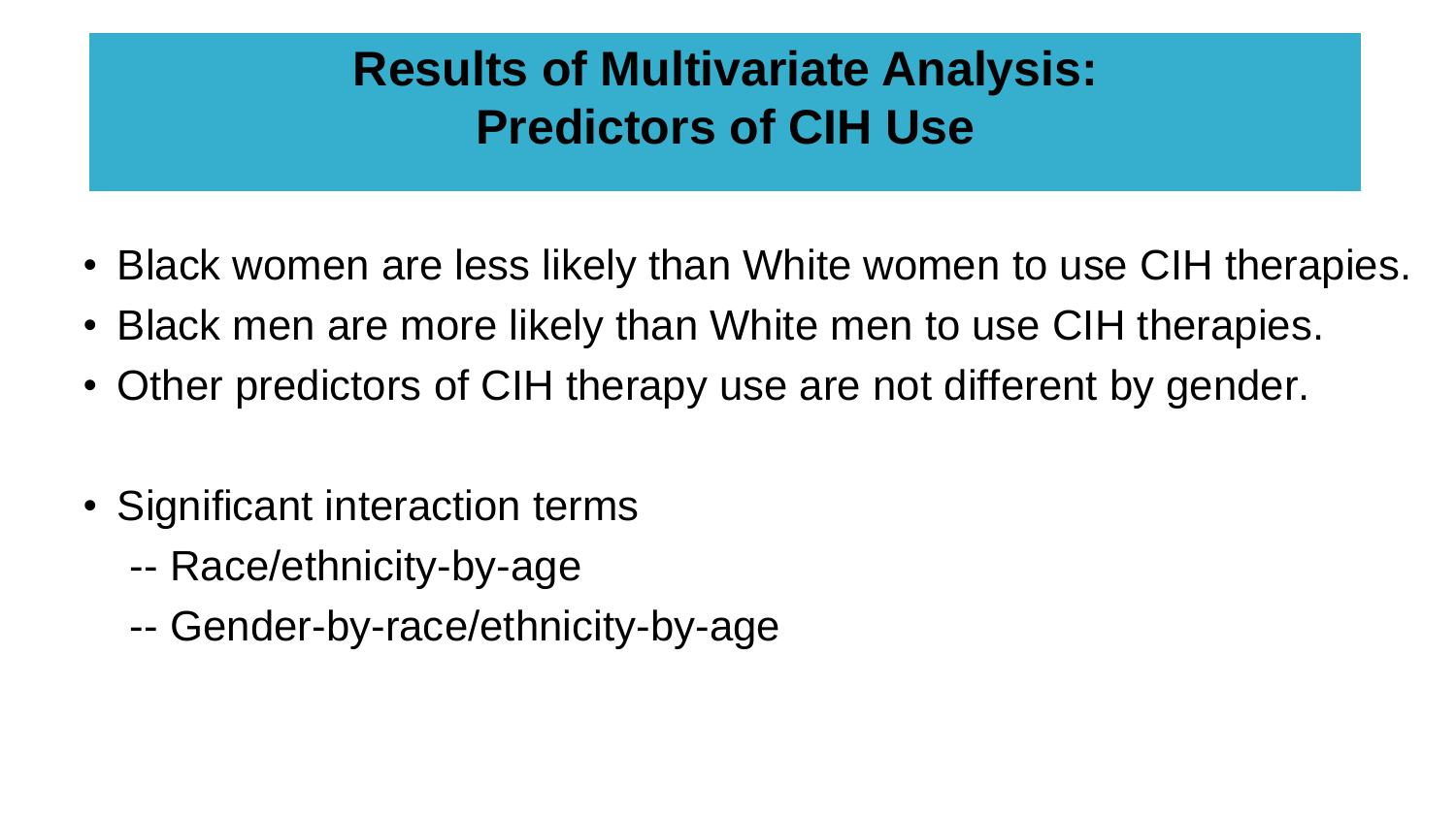#### **Predicted Probabilities of CIH Use Among Women (n=79,537)**



- CIH use rates range: 25%-42% among women
- Black women, regardless of age, are least likely of all women to use CIH.
- Higher use rates among Hispanic women

Evans et al. (2018). Predicted probabilities from gender-stratified binary logistic regression examining predictors of CIH use with a race/ethnicity by age interaction term, controlling for covariates.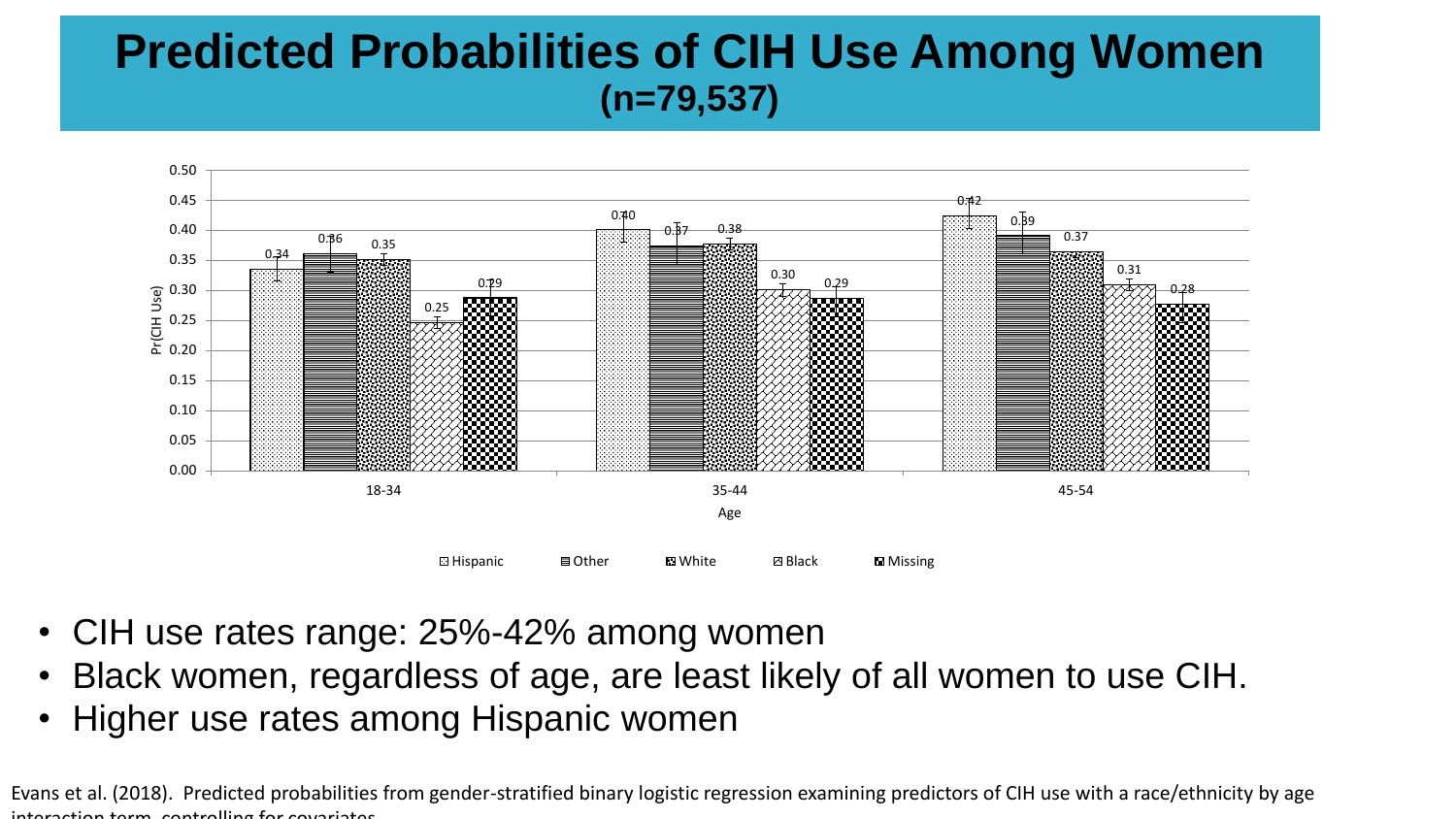# **Predicted Probabilities of CIH Use Among Men (n=389,269)**



- CIH use rates range: 15%-29% among men
- White and Black men, esp. younger Black men (<44), are least likely to use CIH.
- Higher use rates among Hispanic men

Evans et al. (2018). Predicted probabilities from gender-stratified binary logistic regression examining predictors of CIH use with a race/ethnicity by age interaction term, controlling for covariates.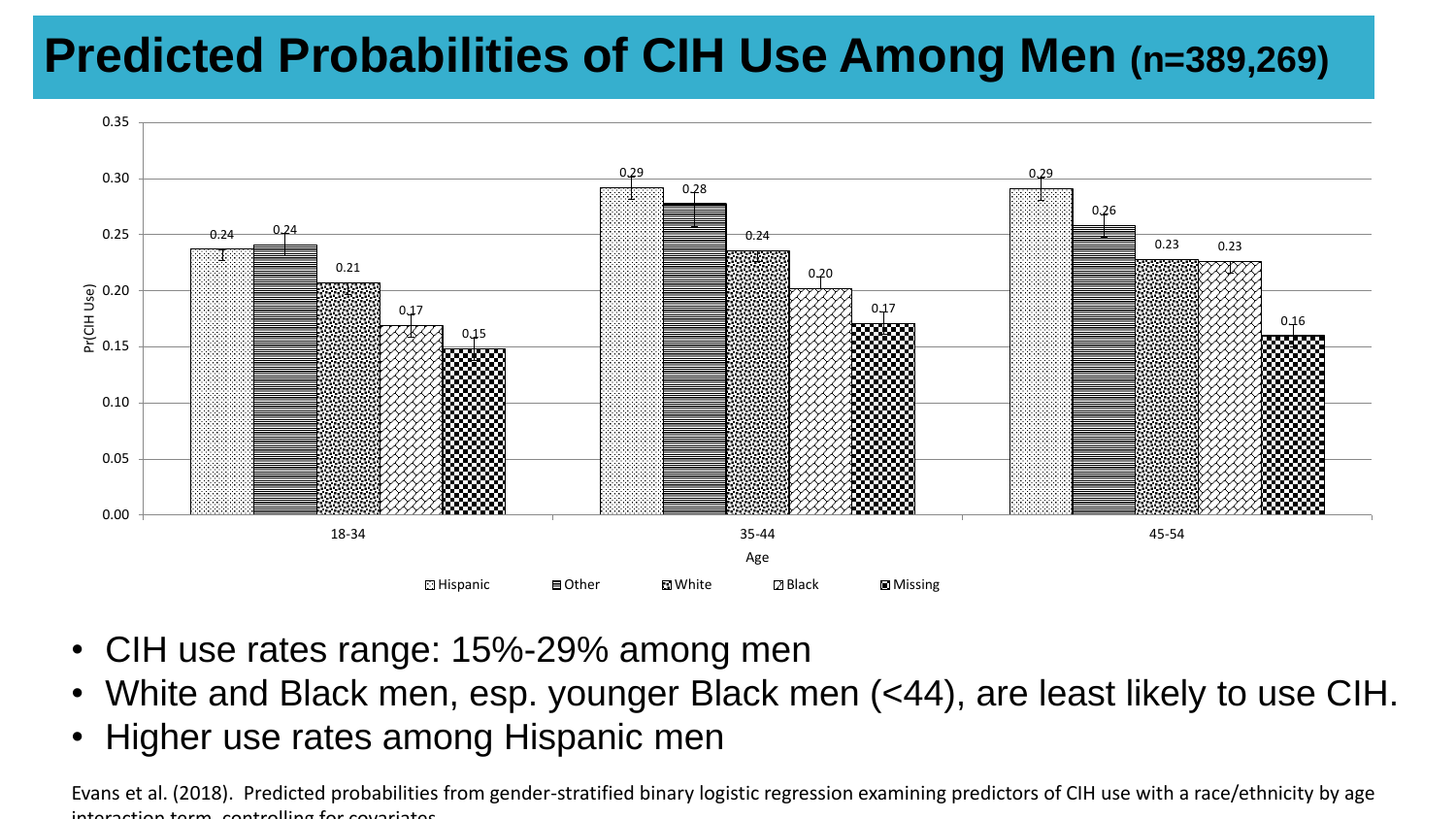#### **Summary and Implications**

- More women than men Veterans may use CIH to advance wellness and avoid disability
- More men than women may use CIH to treat disabling physical and behavioral illnesses.
	- Expand CIH engagement in ways that are tailored to gender.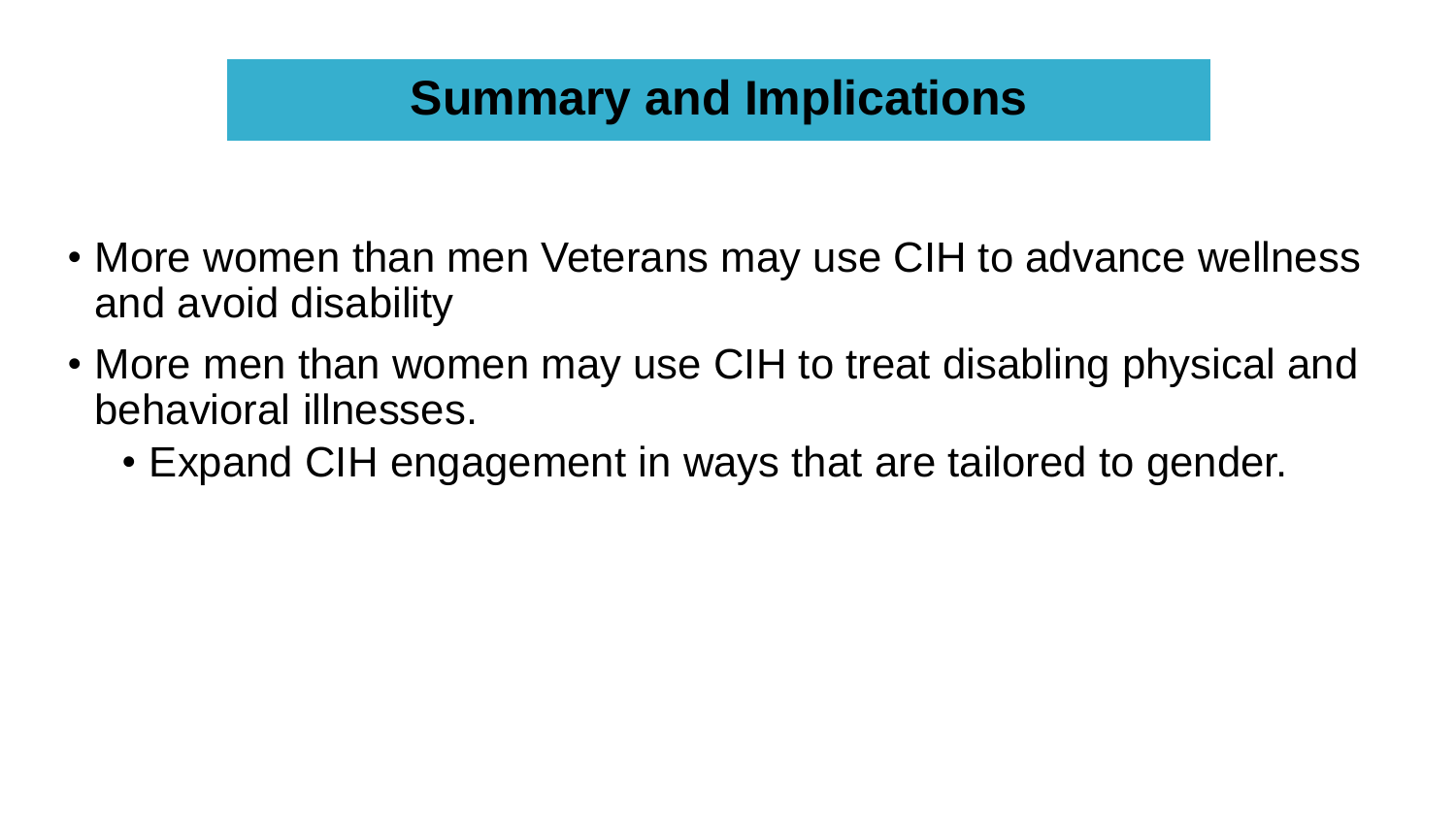#### **Summary and Implications**

- Black women are the least likely of women Veterans to use CIH, no matter their age.
	- Black women are a significant and growing proportion of the veteran population overall (U.S. Department of Veterans Affairs, 2016).
	- Among Veterans with chronic non-cancer pain, Black patients less likely to be prescribed opioids vs Whites (Burgess et al., 2014), and less likely to be monitored by a pain specialist (Hausmann et al., 2013).
	- Black women Veterans may be experiencing significant unmet needs for CIH services that, when combined with inadequate receipt of other types of pain care, could heighten their risk for differentially poorer health outcomes.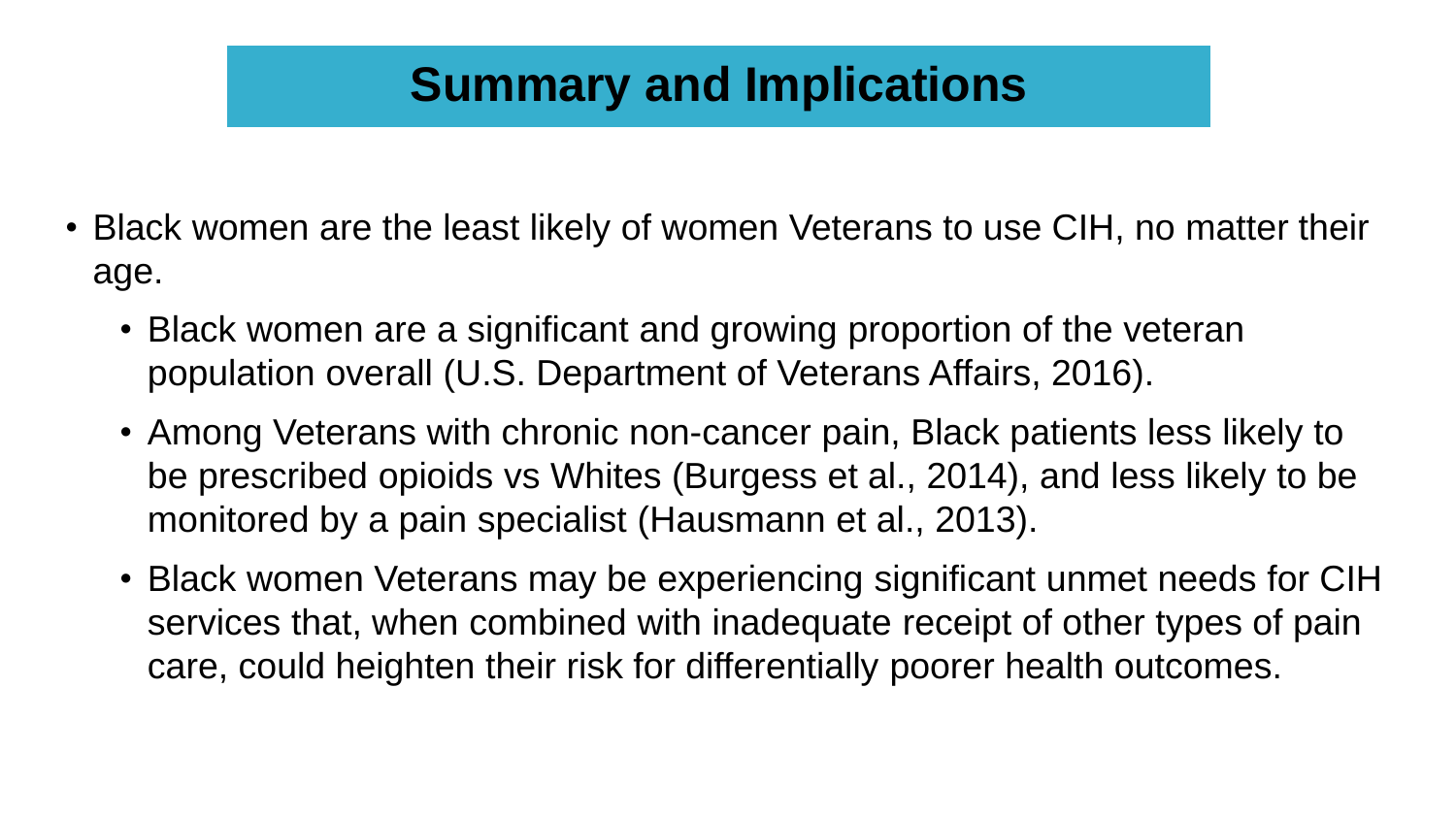#### **Summary and Implications**

- More research needed to understand why higher rates of CIH use by Hispanic women and men Veterans compared to their similarly-aged race/ethnicity counterparts.
- Women and men Veterans with chronic musculoskeletal pain have significant mental and physical health conditions, in addition to pain diagnoses.
	- Mind-body whole health approaches.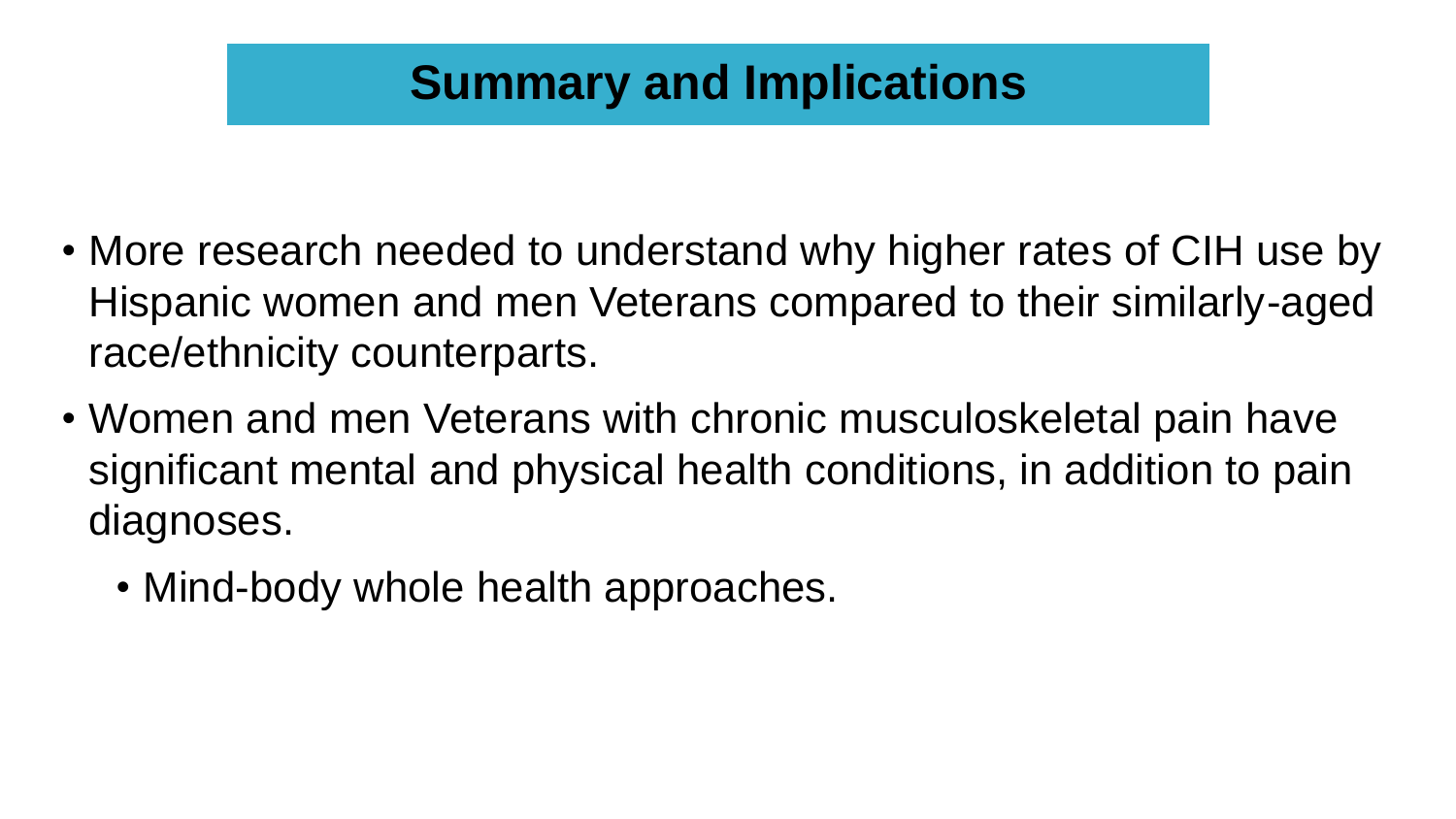#### **Limitations**

- Results may be impacted by omitted variable bias
	- Pain ascertainment and severity, and physician and patient attitudes, knowledge, and preferences regarding CIH services
- Findings may not be representative
	- Military Veterans who are older than age 54, treated in other types of healthcare settings, how Veterans are being treated more recently
- Several potential reporting biases
	- Administrative EHR, race/ethnicity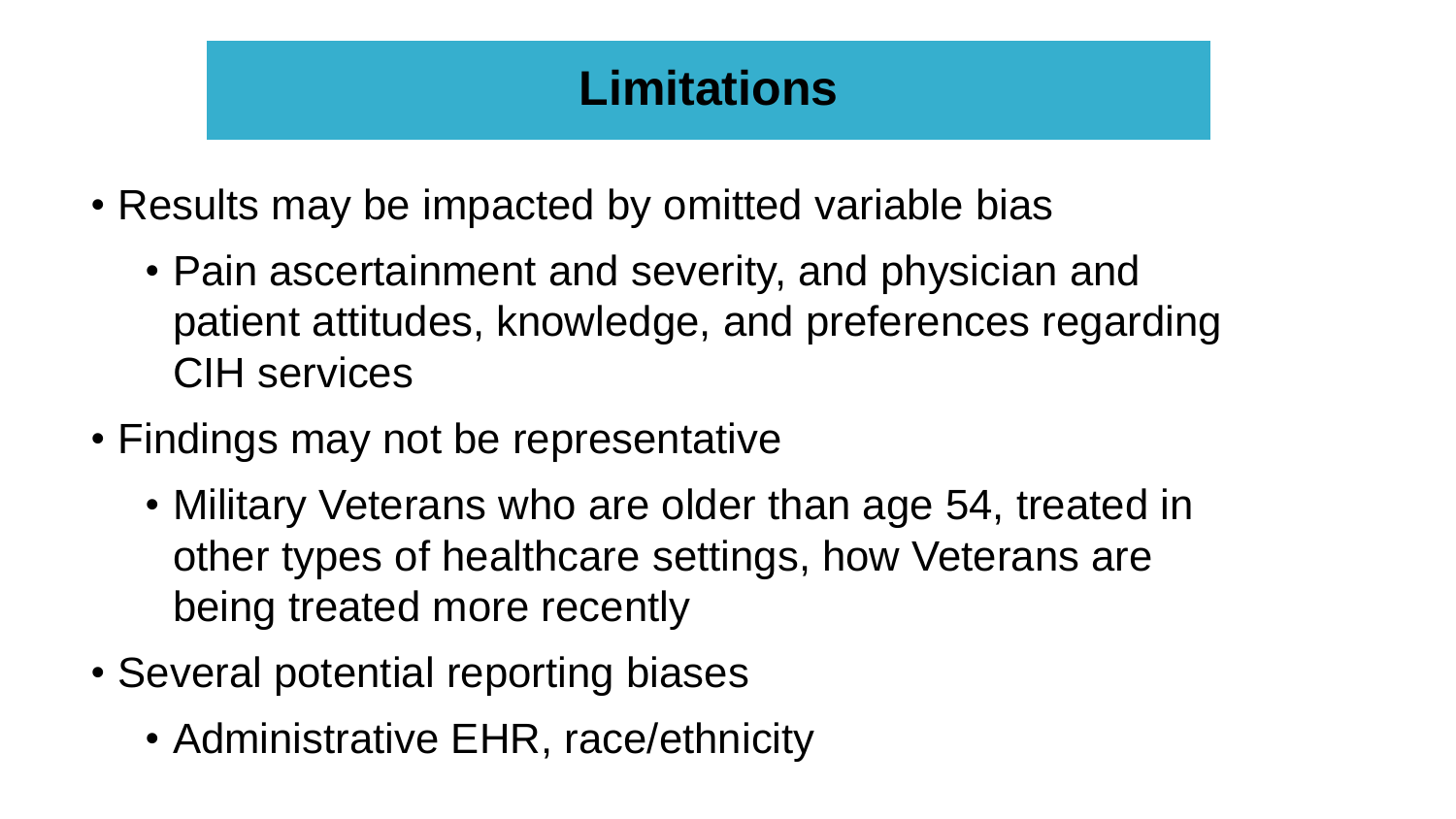### **Strengths**

- Large and diverse Veteran population
- Capitalized on VA EHR system
	- facilitates linking diagnosis and health services utilization records
- Contribute new knowledge
	- gender-specific correlates of musculoskeletal pain and the factors that might explain differences in CIH use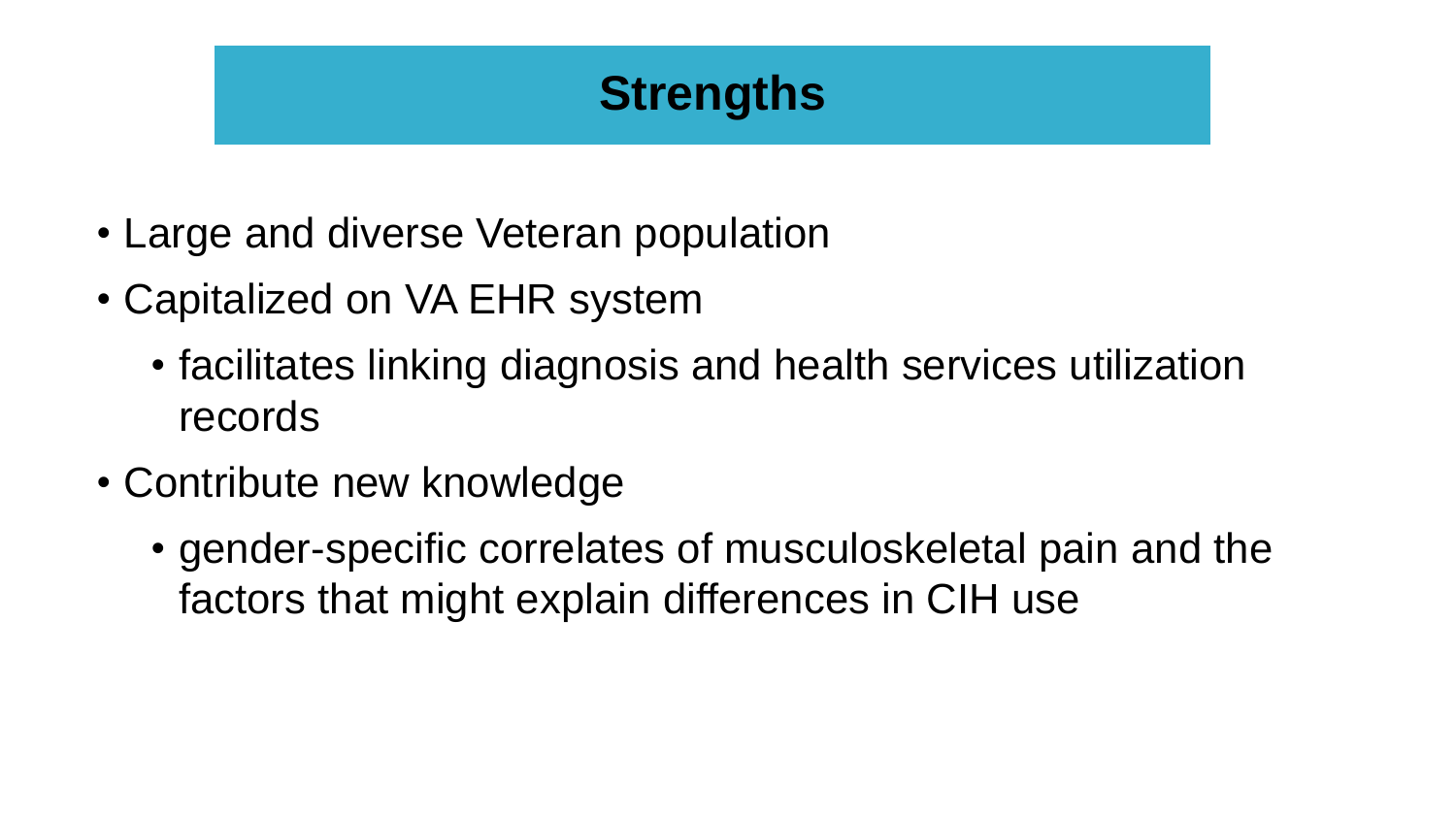## **Conclusions**

- Among military Veterans with chronic musculoskeletal pain, there is differential use of CIH therapies by gender, race/ethnicity, and age.
- These differences are important because they might be contributing to disparities in pain and opioid use.
- Findings suggest VA clinicians might want to tailor their CIH engagement efforts to be sensitive to gender, race/ethnicity, and age.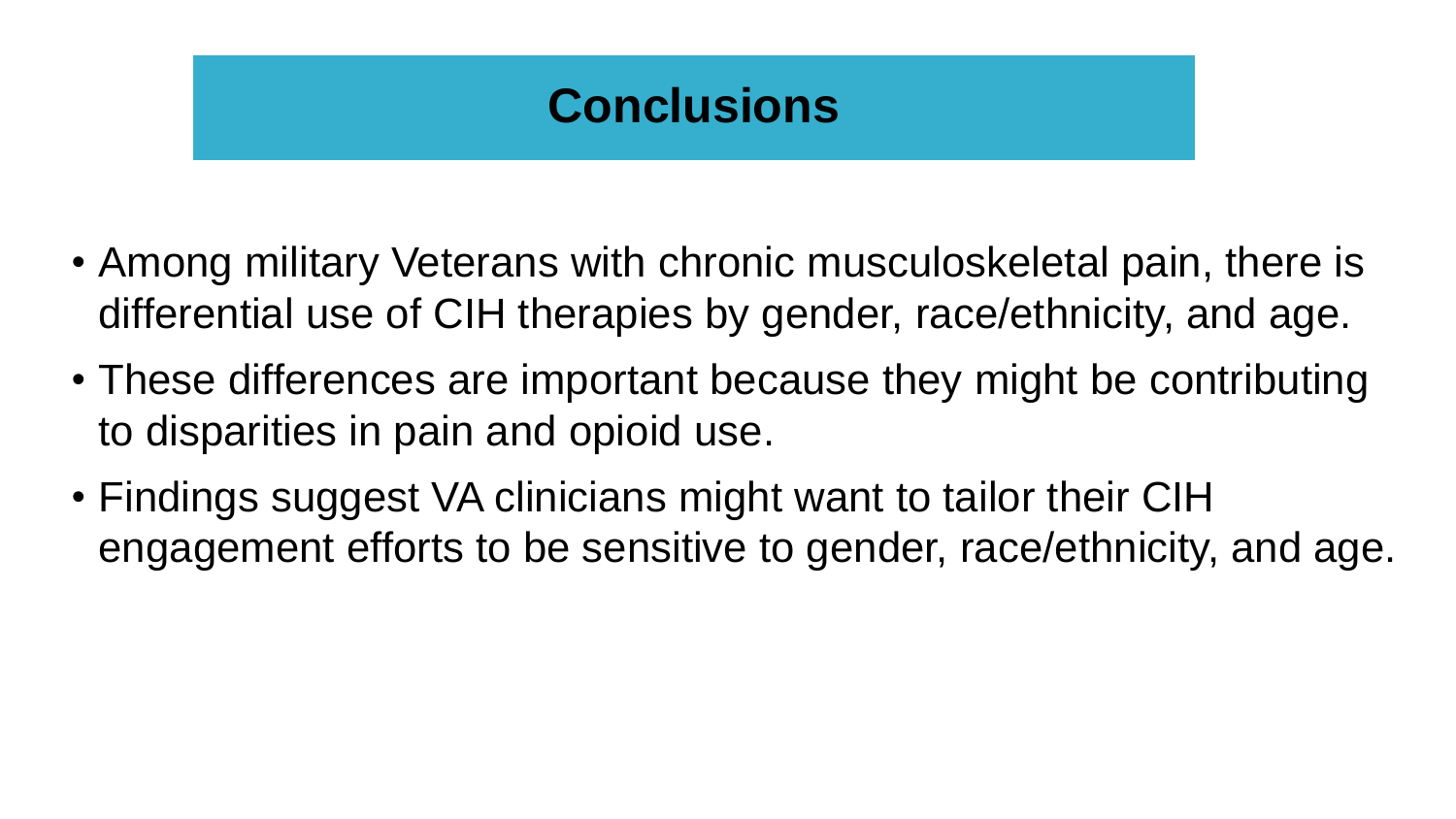Women's Health Issues 28-5 (2018) 379-386





Check for updates

**Editor's Choice** 

Gender Differences in Use of Complementary and Integrative Health by U.S. Military Veterans with Chronic Musculoskeletal Pain

Elizabeth A. Evans, PhD, MA<sup>a,b,\*</sup>, Patricia M. Herman, PhD, ND, MS<sup>c</sup>, Donna L. Washington, MD, MPH<sup>a,d</sup>, Karl A. Lorenz, MD, MSHS<sup>c,e,f</sup>, Anita Yuan, PhD<sup>a</sup>, Dawn M. Upchurch, PhD, LAc<sup>g</sup>, Nell Marshall, DrPH, MPH<sup>e</sup>, Alison B. Hamilton, PhD, MPH<sup>a,h</sup>, Stephanie L. Taylor, PhD, MPH<sup>a,i</sup>

a Center for the Study of Healthcare Innovation, Implementation and Policy, VA Greater Los Angeles Healthcare System, Los Angeles, California <sup>b</sup> Department of Health Promotion and Policy, School of Public Health and Health Sciences, University of Massachusetts, Amherst, **Massachusetts** 

<sup>c</sup> RAND Corporation, Santa Monica, California

<sup>d</sup> Department of Medicine, UCLA Geffen School of Medicine, Los Angeles, California

<sup>e</sup> Center for Innovation to Implementation (ci2i), VA Palo Alto Health Care System, Palo Alto, California

<sup>1</sup>Stanford School of Medicine, Stanford, California

<sup>8</sup>Department of Community Health Sciences, UCLA Fielding School of Public Health, Los Angeles, California

<sup>h</sup> UCIA Department of Psychiatry and Biobehavioral Sciences. Los Angeles, California

<sup>1</sup>Department of Health Policy and Management, UCLA Helding School of Public Health, Los Angeles, California

Article history: Received 1 April 2018; Received in revised form 19 July 2018; Accepted 24 July 2018

#### **ABSTRACT**

Aims: The Veterans Health Administration promotes evidence-based complementary and integrative health (CIH) therapies as nonpharmacologic approaches for chronic pain. We aimed to examine CIH use by gender among veterans with chronic musculoskeletal pain, and variations in gender differences by race/ethnicity and age.

Methods: We conducted a secondary analysis of electronic health records provided by all women ( $n = 79.537$ ) and men  $(n = 389,269)$  veterans age 18 to 54 years with chronic musculoskeletal pain who received Veterans Health Administration-provided care between 2010 and 2013. Using gender-stratified multivariate binary logistic regression, we examined predictors of CIH use, tested a race/ethnicity-by-age interaction term, and conducted pairwise comparisons of predicted probabilities.

Results: Among veterans with chronic musculoskeletal pain, more women than men use CIH (36% vs. 26%), with rates ranging from 25% to 42% among women and 15% to 29% among men, depending on race/ethnicity and age. Among women, patients under age 44 who were Hispanic, White, or patients of other race/ethnicities are similarly likely to use CIH; in contrast, Black women, regardless of age, are least likely to use CIH. Among men, White and Black patients, and especially Black men under age 44, are less likely to use CIH than men of Hispanic or other racial/ethnic identities. Conclusions: Women veteran patients with chronic musculoskeletal pain are more likely than men to use CIH therapies, with variations in CIH use rates by race/ethnicity and age. Tailoring CIH therapy engagement efforts to be sensitive to gender, race/ethnicity, and age could reduce differential CIH use and thereby help to diminish existing health disparities among veterans.

@ 2018 Jacobs Institute of Women's Health. Published by Elsevier Inc.

Read the study: <http://ow.ly/FiRL30lJ5F2> and media announcement:<http://ow.ly/tJrs30lQHQq>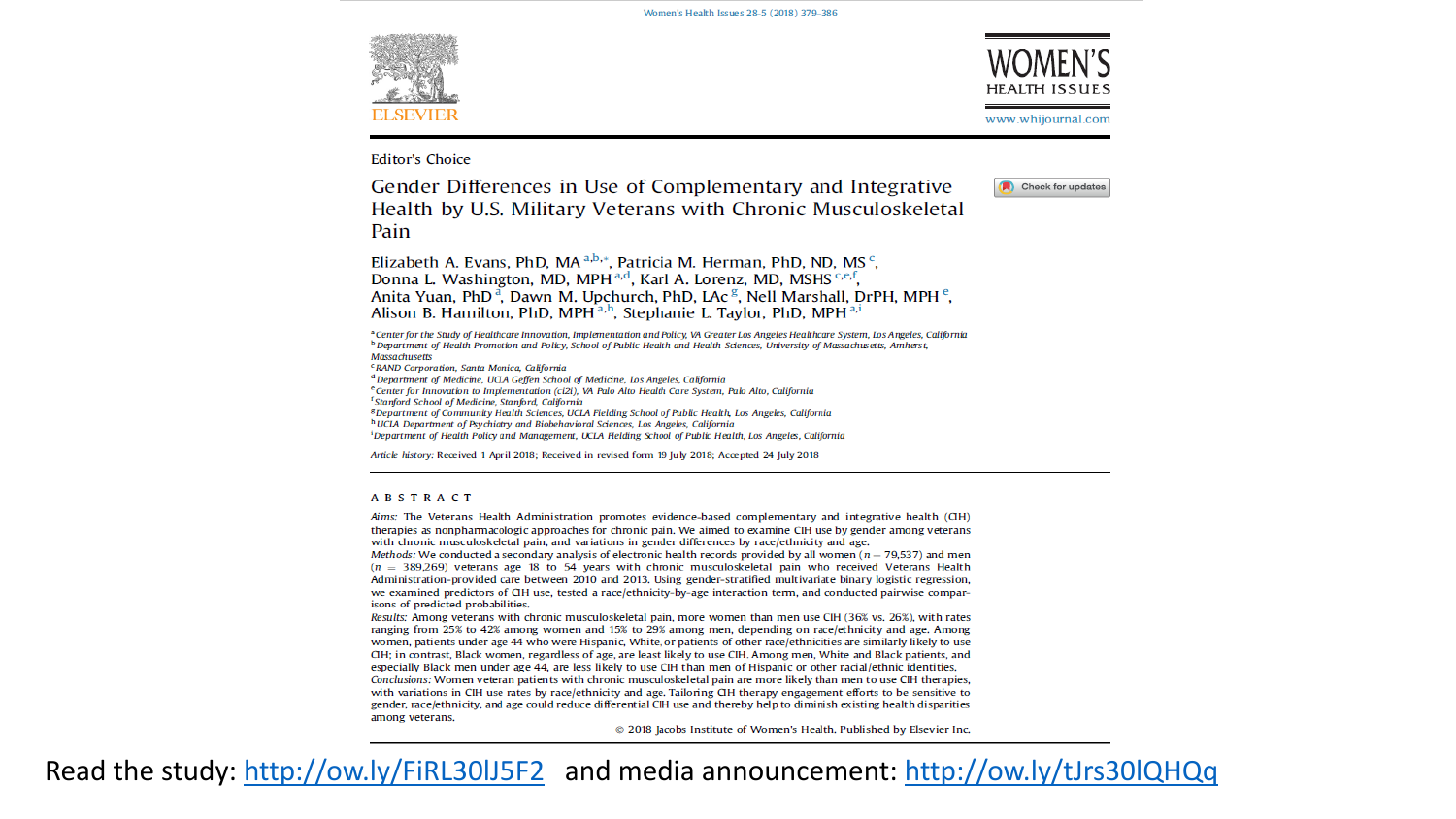#### Use of Complementary and Integrated Health: A Retrospective Analysis of U.S. Veterans with Chronic Musculoskeletal Pain Nationally.

Taylor SL<sup>1,2</sup>, Herman PM<sup>3</sup>, Marshall NJ<sup>4</sup>, Zeng Q<sup>5,6</sup>, Yuan A<sup>1</sup>, Chu K<sup>1</sup>, Shao Y<sup>5</sup>, Morioka C<sup>7</sup>, Lorenz KA<sup>4</sup>.

Author information

#### **Abstract**

OBJECTIVE: To partially address the opioid crisis, some complementary and integrative health (CIH) therapies are now recommended for chronic musculoskeletal pain, a common condition presented in primary care. As such, healthcare systems are increasingly offering CIH therapies, and the Veterans Health Administration (VHA), the nation's largest integrated healthcare system, has been at the forefront of this movement. However, little is known about the uptake of CIH among patients with chronic musculoskeletal pain. As such, we conducted the first study of the use of a variety of nonherbal CIH therapies among a large patient population having chronic musculoskeletal pain.

MATERIALS AND METHODS: We examined the frequency and predictors of CIH therapy use using administrative data for a large retrospective cohort of younger veterans with chronic musculoskeletal pain using the VHA between 2010 and 2013 (n = 530,216). We conducted a 2-year effort to determine use of nine types of CIH by using both natural language processing data mining methods and administrative and CPT4 codes. We defined chronic musculoskeletal pain as: (1) having 2+ visits with musculoskeletal diagnosis codes likely to represent chronic pain separated by 30-365 days or (2) 2+ visits with musculoskeletal diagnosis codes within 90 days and with 2+ numeric rating scale pain scores ≥4 at 2+ visits within 90 days.

RESULTS: More than a quarter (27%) of younger veterans with chronic musculoskeletal pain used any CIH therapy, 15% used meditation, 7% yoga, 6% acupuncture, 5% chiropractic, 4% guided imagery, 3% biofeedback, 2% t'ai chi, 2% massage, and 0.2% hypnosis. Use of any CIH therapy was more likely among women, single patients, patients with three of the six pain conditions, or patients with any of the six pain comorbid conditions.

CONCLUSIONS: Patients appear willing to use CIH approaches, given that 27% used some type. However, low rates of some specific CIH suggest the potential to augment CIH use.

KEYWORDS: alternative medicine; chronic pain; musculoskeletal pain; veterans

Taylor SL, Herman PM, Marshall NJ, Zeng Q, Yuan A, Chu K, Shou Y, Morioka C, Lorenz K. Use of Complementary and Integrated Health: A Retrospective Analysis of by U.S. Veterans with Chronic Musculoskeletal Pain Nationally. J Altern Complement Med. 2018 Oct 12. doi: 10.1089/acm.2018.0276.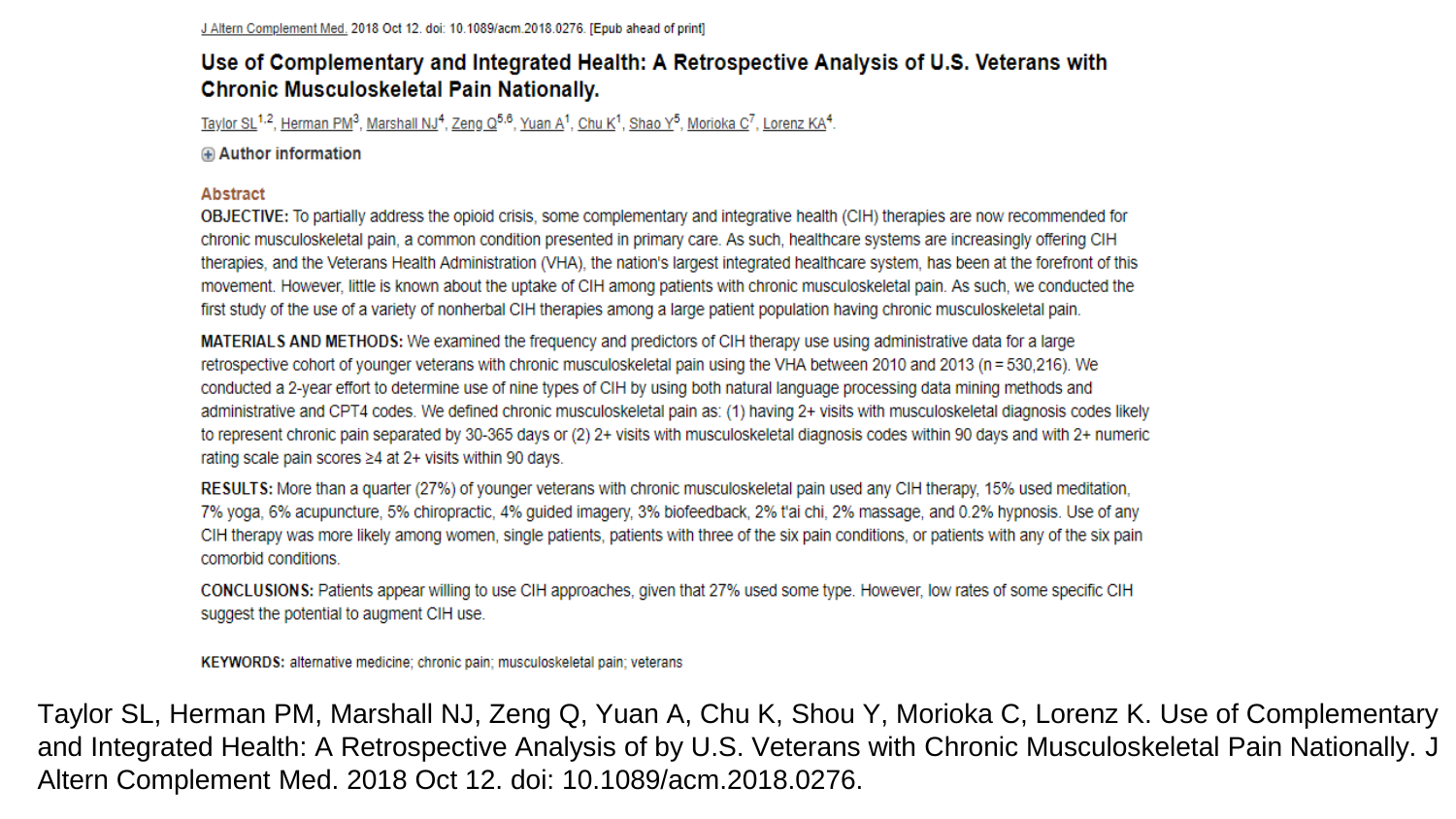### **Final Points**

- Since this study, CIH provision has accelerated, in part due to CARA mandate.
- As such, we also examined CIH use using a different methodology a national survey of Veterans.
- That survey found 52% of Veterans used some type of CIH in the past year, but very little of that was VA-based.
- We expect that % to increase, as Veterans learn that CIH therapies are available at their VA.

Taylor SL, Hoggatt K, Kligler B. Complementary and Integrated Health Approaches: What Do Veterans Use and Want. 2019